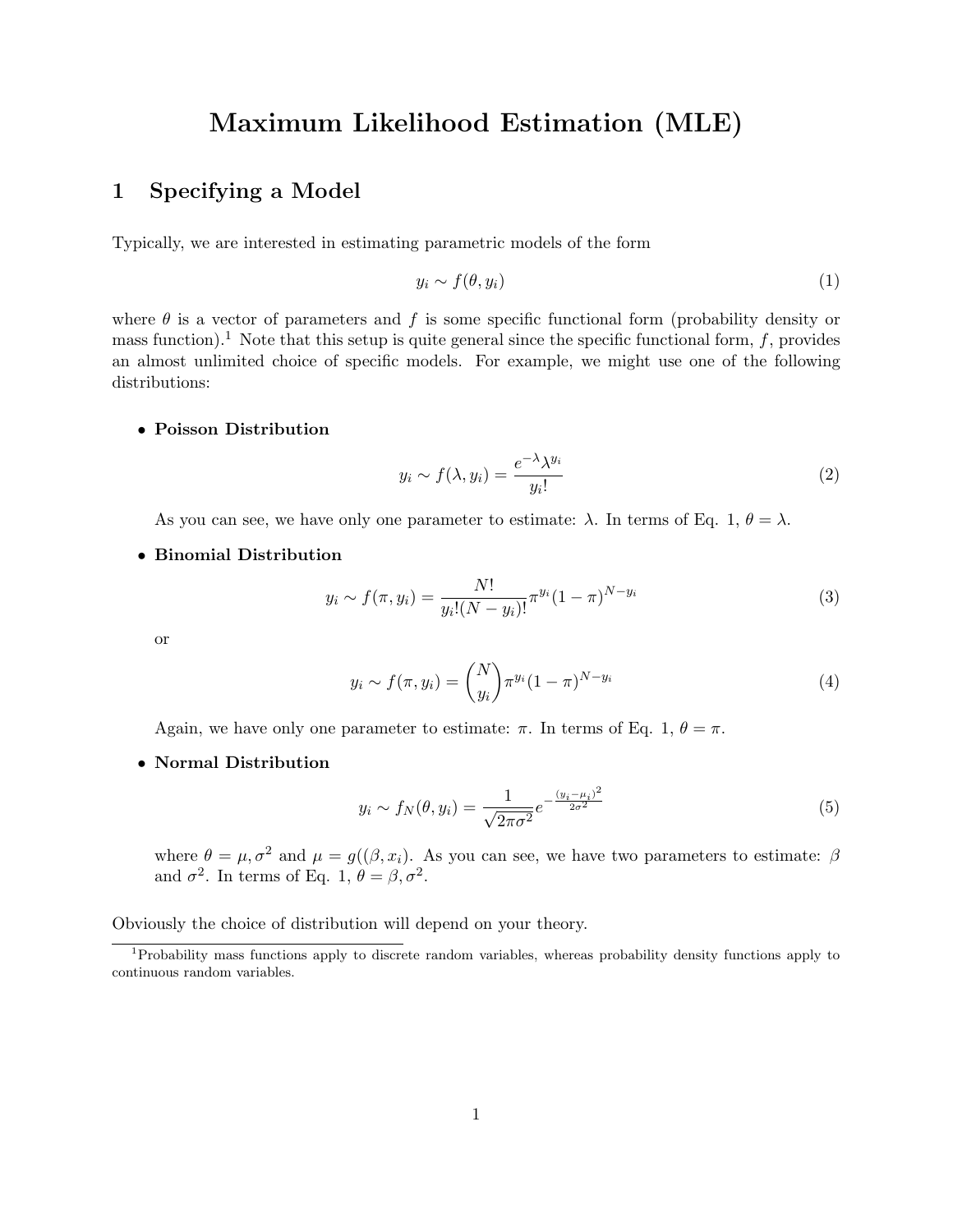## 2 Intuition

The following example provides some intuition about maximum likelihood estimation. Suppose our dependent variable follows a normal distribution:

$$
y_i \sim N(\mu, \sigma^2) \tag{6}
$$

Thus, we have:

$$
E[y] = \mu \tag{7}
$$

$$
var(y) = \sigma^2 \tag{8}
$$

In general, we will have some observations on Y and we want to estimate  $\mu$  and  $\sigma^2$  from those data. The idea, as we will see, of maximum likelihood is to find the estimate of the parameter(s) that maximizes the probability of observing the data that we have. Suppose that we have the following five observations on  $Y$ :

$$
Y = \{54, 53, 49, 61, 58\} \tag{9}
$$

Intuitively, we might wonder about the odds of getting these five data points if they were from a normal distribution with  $\mu = 100$ . The answer here is that it is not very likely – all of the data points are a long way from 100. But what are the odds of getting the five data points from a normal distribution with  $\mu = 55$ . Now this seems much more reasonable. Maximum likelihood estimation is just a systematic way of searching for the parameter values of our chosen distribution that maximize the probability of observing the data that we observe.

Before, we look at the process of maximum likelihood estimation in detail, we need to go over some preliminaries first.

## 3 Preliminaries

### 3.1 Fundamental Problem of Inference

Given that  $y_i \sim f(\theta, y_i)$ , we would like to make inferences about the value of  $\theta$ .

Note that the problem that we face is the opposite of the typical probability problem. Think back to when you studied probability theory – you wanted to know something about the distribution of y given the parameters of your model  $(\theta)$ . What is the probability of drawing an Ace of Spades from a fair deck? What is the probability of getting 6 heads when tossing a fair coin 8 times? As King (1998, 14) puts it, you want to know  $p(y|Model)$  or  $p(Data|Model)$ . In our terminology, you want to know  $f(y|\theta)$ 

In our case, though, we have the data but want to learn about the model, specifically the model's parameters. In other words, we want to know the distribution of the unknown parameter(s) conditional on the observed data i.e.  $p(Model|Data)$  or  $f(\theta|y)$ . This is known as the 'inverse probability problem'.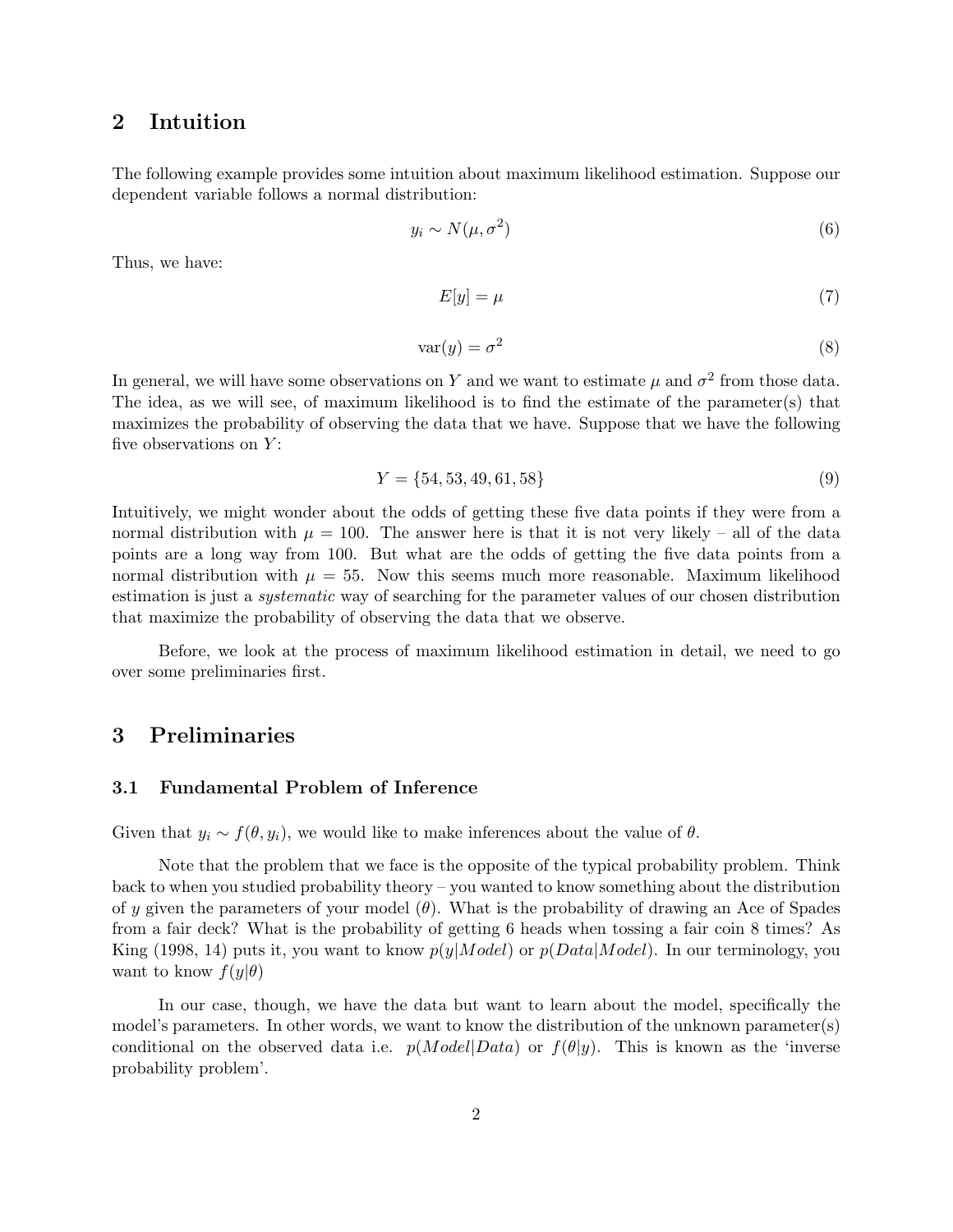## 3.2 Bayes' Theorem

Recall the following identities from any probability class.

$$
p(\theta, y) = p(\theta)p(y|\theta)
$$
\n(10)

and

$$
p(\theta, y) = p(y)p(\theta|y)
$$
\n(11)

We want to know the last term in Eq. 11 i.e.  $p(\theta|y)$ . It should be obvious from Eq. 10 and 11 that the conditional density of  $p(\theta|y)$  is

$$
p(\theta|y) = \frac{p(\theta, y)}{p(y)}
$$
  
= 
$$
\frac{p(\theta)p(y|\theta)}{p(y)}
$$
 (12)

Note that the denominator,  $p(y)$ , is just a function of the data. Since it only makes sense to compare these conditional densities for the same data, we can essentially ignore the denominator. This means that we can rewrite Eq. 12 in its more familiar form

$$
p(\theta|y) \propto p(\theta)p(y|\theta) \tag{13}
$$

where  $\frac{1}{p(y)}$  is called the constant of proportionality,  $p(\theta)$  is the prior density of  $\theta$ ,  $p(y|\theta)$  is the likelihood, and  $p(\theta|y)$  is the posterior density of  $\theta$ . Thus, Eq. 13 supplies the Bayesian mantra that 'the posterior is proportional to the prior times the likelihood'.<sup>2</sup> Put differently, the likelihood is the sample information that transforms a 'prior' into a 'posterior' density of  $\theta$ .

It is important to note that the prior,  $p(\theta)$ , is fixed before our observations and so can be treated as invariant to our problem. This means that we can rewrite Eq. 13 as

$$
p(\theta|y) = k(y)p(y|\theta) \tag{14}
$$

where  $k(y) = \frac{p(\theta)}{p(y)}$  and is an unknown function of the data. Since  $k(y)$  is not a function of  $\theta$ , it is treated as an unknown positive constant. Put differently, for a given set of observed data,  $k(y)$ remains the same over all possible hypothetical values of  $\theta$ .

## 4 Likelihood

Without knowing the prior or making assumptions about the prior, we cannot calculate the inverse probability in Eq. 14. However, R. A. Fisher (1912) got around this by introducing the notion of likelihood and the Likelihood Axiom. He defined

$$
\mathcal{L}(\theta|y) = k(y)p(y|\theta) \n\propto p(y|\theta)
$$
\n(15)

<sup>&</sup>lt;sup>2</sup>In Bayesian estimation, you make assumptions about the prior (i.e. about  $p(\theta)$ ) and use the likelihood to update according to Bayes' rule. One of the problematic features of Bayesian estimation, though, is that there can be disputes over the appropriate prior.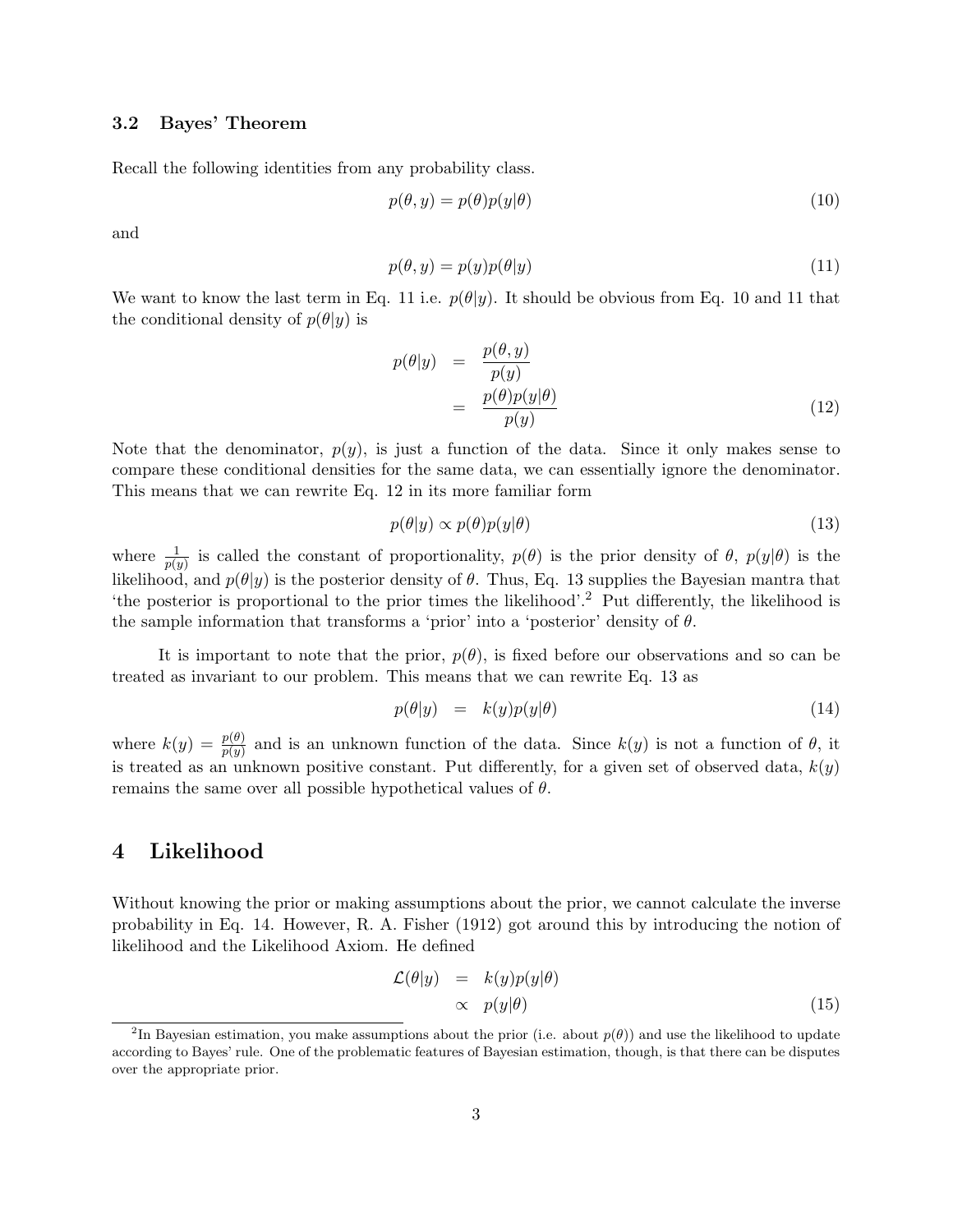The likelihood is proportional to the probability of observing the data, treating the parameters of the distribution as variables and the data as fixed. The advantage of likelihood is that it can be calculated from a traditional probability,  $p(y|\theta)$ , whereas an inverse probability cannot be calculated in any way. Note that we can only compare likelihoods for the same set of data and the same prior.

The best estimator,  $\hat{\theta}$ , is whatever value of  $\hat{\theta}$  that maximizes

$$
\mathcal{L}(\theta|y) = p(y|\theta) \tag{16}
$$

In effect, we are looking for the  $\hat{\theta}$  that maximizes the likelihood of observing our sample [recall the intuitive example from earlier]. Because of the proportional relationship, the  $\hat{\theta}$  that maximizes  $\mathcal{L}(\theta|y)$  will also maximize  $p(\theta|y)$  i.e. the probability of observing the data. This is what we wanted from the beginning.

### 4.1 Likelihood of the Entire Sample

IF the  $y_i$  are all independent (or conditionally independent given  $x_i$ ), then the likelihood of the whole sample is the product of the individual likelihoods over all the observations.

$$
\mathcal{L} = \mathcal{L}_1 \times \mathcal{L}_2 \times \mathcal{L}_3 \times \ldots \times \mathcal{L}_N
$$
\n
$$
= \prod_{i=1}^N \mathcal{L}_i
$$
\n
$$
= p(y_1|\hat{\theta}) \times p(y_2|\hat{\theta}) \times p(y_3|\hat{\theta}) \times \ldots \times p(y_N|\hat{\theta})
$$
\n
$$
= \prod_{i=1}^N p(y_i|\hat{\theta}) \qquad (17)
$$

Instead of writing down the likelihood function, we often write down the log-likelihood function

$$
\ln \mathcal{L} = \sum_{i=1}^{N} \ln p(y_i | \hat{\theta}) \tag{18}
$$

Since all likelihoods are negative, the likelihood and its log have their maxima at the same place. It tends to be much simpler to work with the log-likelihood since we get to sum things up.

## 4.2 Maximum Likelihood Estimation

Once we have the likelihood (or more normally the log-likelihood) function, we need to find  $\hat{\theta}^{ML}$ . There are generally three options for this.

1. Analytic: Differentiate the likelihood function with respect to the parameter vector and set the resulting gradient vector to zero. Solve the system of equations to find extrema. Take the second derivative to make sure that you have a maximum rather than a minimum. This method only works if there is an analytical solution.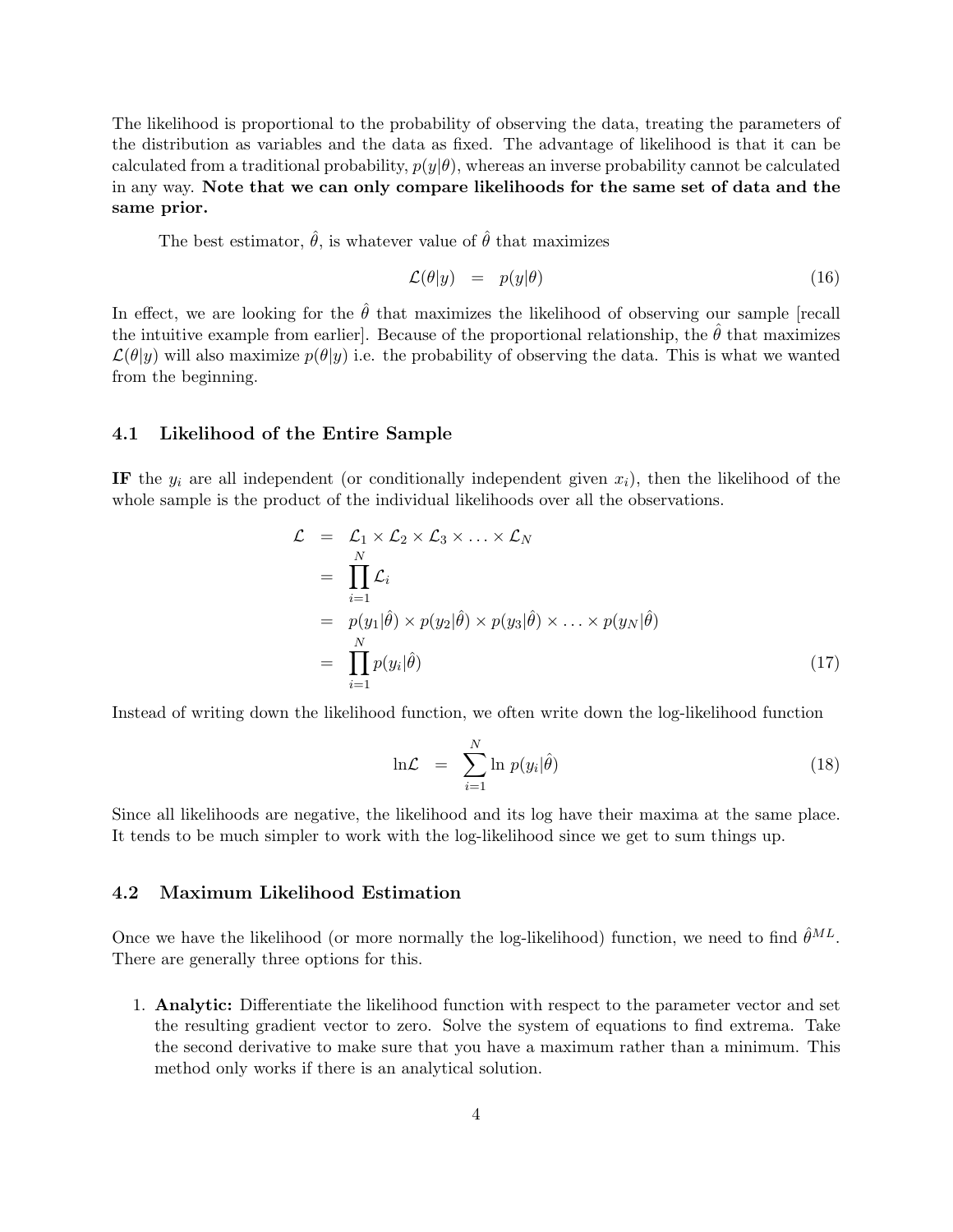- 2. Grid Search: If you know  $\hat{\theta}$  lies in a subspace of  $\Re$ , do an exhaustive search over that region for the  $\hat{\theta}$  that produces the largest likelihood. In other words, try each possible value of  $\hat{\theta}$  and see which produces the largest likelihood. The grid search method is a good way of showing that you can find the maximum of the likelihood function by repeated approximation and iteration. However, it is not practical in most cases and becomes much more difficult when the number of parameters rises beyond one or two.
- 3. Numerical: This is the most common. Essentially, you give the computer a set of starting values,  $\hat{\theta}^0$ , and let a hill climbing algorithm (Newton-Raphson, BHHH, DFP, etc.) find the maximum.<sup>3</sup>

### 4.3 Poisson Example

Let's work through an example analytically for the Poisson distribution:<sup>4</sup> The Poisson distribution, which is often used as the underlying distribution for a count model, can be written as:

$$
y_i \sim f(\lambda, y_i) = \frac{e^{-\lambda} \lambda^{y_i}}{y_i!}
$$
\n(19)

For the Poisson distribution, the likelihood function would be

$$
L = \frac{e^{-\lambda} \lambda^{y_1}}{y_1!} \times \frac{e^{-\lambda} \lambda^{y_2}}{y_2!} \times \frac{e^{-\lambda} \lambda^{y_3}}{y_3!} \times \dots \times \frac{e^{-\lambda} \lambda^{y_N}}{y_N!}
$$
  
\n
$$
= \prod_{i=1}^N \frac{e^{-\lambda} \lambda^{y_i}}{y_i!}
$$
  
\n
$$
= \frac{e^{-N\lambda} \lambda \sum_{i=1}^N y_i}{\prod_{i=1}^N y_i!}
$$
 (20)

and the log-likelihood function would be

$$
\ln \mathcal{L} = \sum_{i=1}^{N} \ln \left( \frac{e^{-\lambda} \lambda^{y_i}}{y_i!} \right)
$$
  
= 
$$
\sum_{i=1}^{N} \ln \left( \frac{e^{-N\lambda} \lambda^{\sum_{i=1}^{N} y_i}}{\prod_{i=1}^{N} y_i!} \right)
$$
  
= 
$$
-N\lambda + \sum_{i=1}^{N} y_i \ln(\lambda) - \sum_{i=1}^{N} \ln(y_i!) \qquad (21)
$$

<sup>3</sup>These numerical methods are described in more detail in a later section of these notes. <sup>4</sup>Some properties that you might find useful:

$$
1. \ e^a \times e^b = e^{a+b}
$$

2.  $ln(a \times b) = ln a + ln b$ 

- 3.  $\ln r^s = s \ln r$
- 4.  $\ln\left(\frac{r}{s}\right)$  $=\ln r - \ln s$
- 5.  $lne = 1$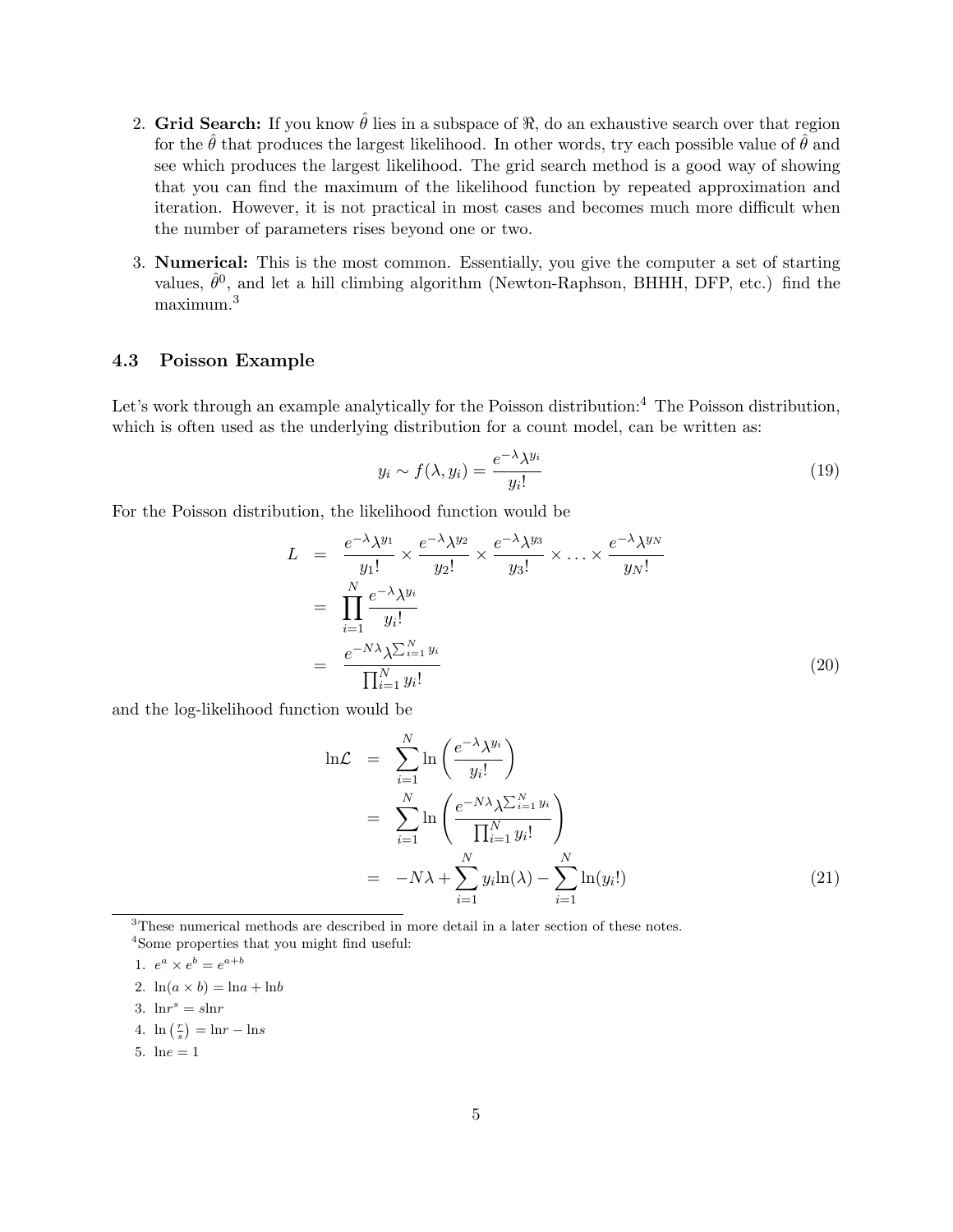Now, let's find the analytical solution to our Poisson example. To do this we start by taking the derivative of Eq. 21 with respect to  $\lambda$ <sup>5</sup>

$$
\frac{\partial \ln \mathcal{L}}{\partial \lambda} = -N + \frac{\sum_{i=1}^{N} y_i}{\lambda} \tag{22}
$$

We then set this equal to zero and solve for  $\lambda$ .

$$
-N + \frac{\sum_{i=1}^{N} y_i}{\lambda} = 0
$$
  

$$
\hat{\lambda} = \frac{\sum_{i=1}^{N} y_i}{N}
$$
 (23)

Finally, we would check that this is a maximum by taking the derivative of Eq. 22 with respect to  $\lambda$  again. I leave this for you to check.

#### 4.4 Bernoulli Example

Suppose we have a Bernoulli model in which each observation has a constant and equal chance of success,  $\pi$ . A Bernoulli variable takes on one of two values, conventionally 1 or 0, which indicate a 'success' or 'failure'. The probability distribution for this variable is:

$$
f(1) = \pi \n f(0) = 1 - \pi
$$
\n(24)

If S stands for the number of successes and  $F$  for the number of failures, then the likelihood is:

$$
\mathcal{L} = \pi^S (1 - \pi)^F \tag{25}
$$

and the log-likelihood would be:

$$
\ln \mathcal{L} = S \ln(\pi) + F \ln(1 - \pi) \tag{26}
$$

We then take the derivative of this with respect to  $\pi$ .

$$
\frac{\partial \text{ln}\mathcal{L}}{\partial \pi} = \frac{S}{\pi} - \frac{F}{1 - \pi} \tag{27}
$$

We now set this equal to zero and solve for  $\pi$ :

$$
\frac{S}{\pi} - \frac{F}{1 - \pi} = 0
$$
  

$$
S(1 - \pi) - F\pi = 0
$$
  

$$
\pi = \frac{S}{S + F}
$$
  

$$
= \frac{S}{N}
$$
 (28)

Now that we have our  $\hat{\theta}^{ML}$  estimates, we need to calculate standard errors. This will require us to learn about the Information Matrix.

<sup>&</sup>lt;sup>5</sup>Recall that  $(\ln x)' = \frac{1}{X}$  and  $(e^X)' = e^x$ .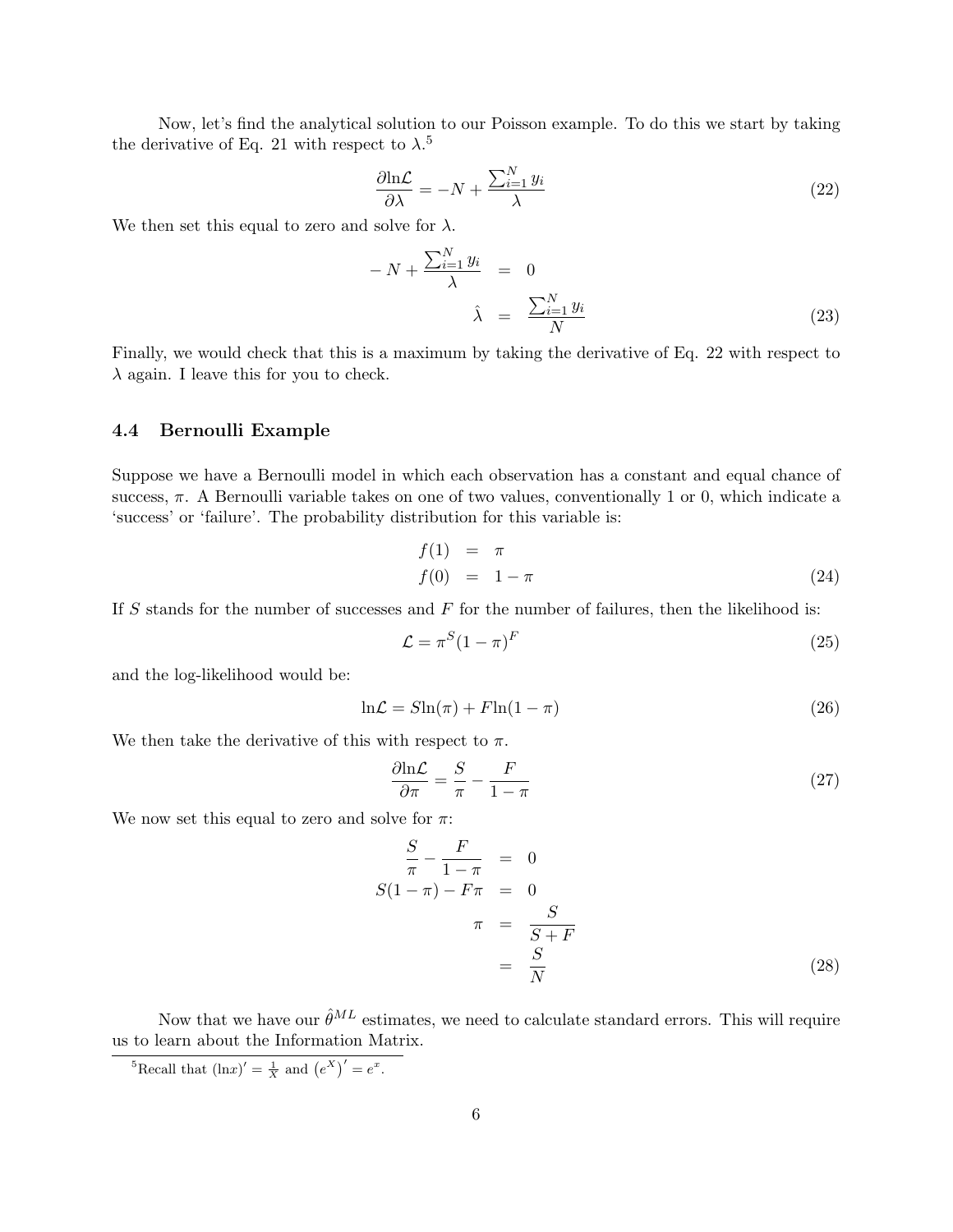## 5 Information Matrix and Standard Errors

The variance of an ML estimator,  $\hat{\theta}^{ML}$ , is calculated by the inverse of the Information matrix:

$$
\text{var}(\theta) = [I(\theta)]^{-1} \tag{29}
$$

What is this? This will take a few steps. First, the Information matrix is the negative of the expected value of the Hessian matrix:

$$
[I(\theta)] = -E[H(\theta)]\tag{30}
$$

So, now what is the Hessian? The Hessian is the matrix of second derivatives of the likelihood with respect to the parameters:

$$
H(\theta) = \frac{\partial^2 \text{ln}\mathcal{L}(\theta)}{\partial \theta \partial \theta'} \tag{31}
$$

Thus, the variance-covariance matrix of  $\hat{\theta}^{ML}$  is:

$$
\begin{aligned}\n\text{var}(\theta) &= [I(\theta)]^{-1} \\
&= (-E[H(\theta)])^{-1} \\
&= \left(-E\left[\frac{\partial^2 \ln \mathcal{L}(\theta)}{\partial \theta \partial \theta'}\right]\right)^{-1}\n\end{aligned} \tag{32}
$$

As we'll see in a moment, the standard errors of the estimator,  $\hat{\theta}$ , are just the square roots of the diagonal terms in the variance-covariance matrix.

Cramer-Rao Theorem: This shows that (given certain regularity conditions concerning the distribution), the variance of any unbiased estimator of a parameter  $\theta$  must be at least as large as

$$
\text{var}(\theta) \ge (-E[H(\theta)])^{-1} \tag{33}
$$

This means that any unbiased estimator that achieves this lower bound is efficient and no better unbiased estimator is possible. Now look back at the variance-covariance matrix in Eq. 32. You will see that the inverse of the information matrix is exactly the same as the Cramer-Rao lower bound. This means that MLE is efficient.

## 5.1 Why? Easy and Hard

Why is this how we calculate the standard errors? The easy way to think about this is to recognize that the curvature of the likelihood function tells us how certain we are about our estimate of our parameters. The more curved the likelihood function, the more certainty we have that we have estimated the right parameter. The second derivative of the likelihood function is a measure of the likelihood function's curvature - this is why it provides our estimate of the uncertainty with which we have estimated our parameters.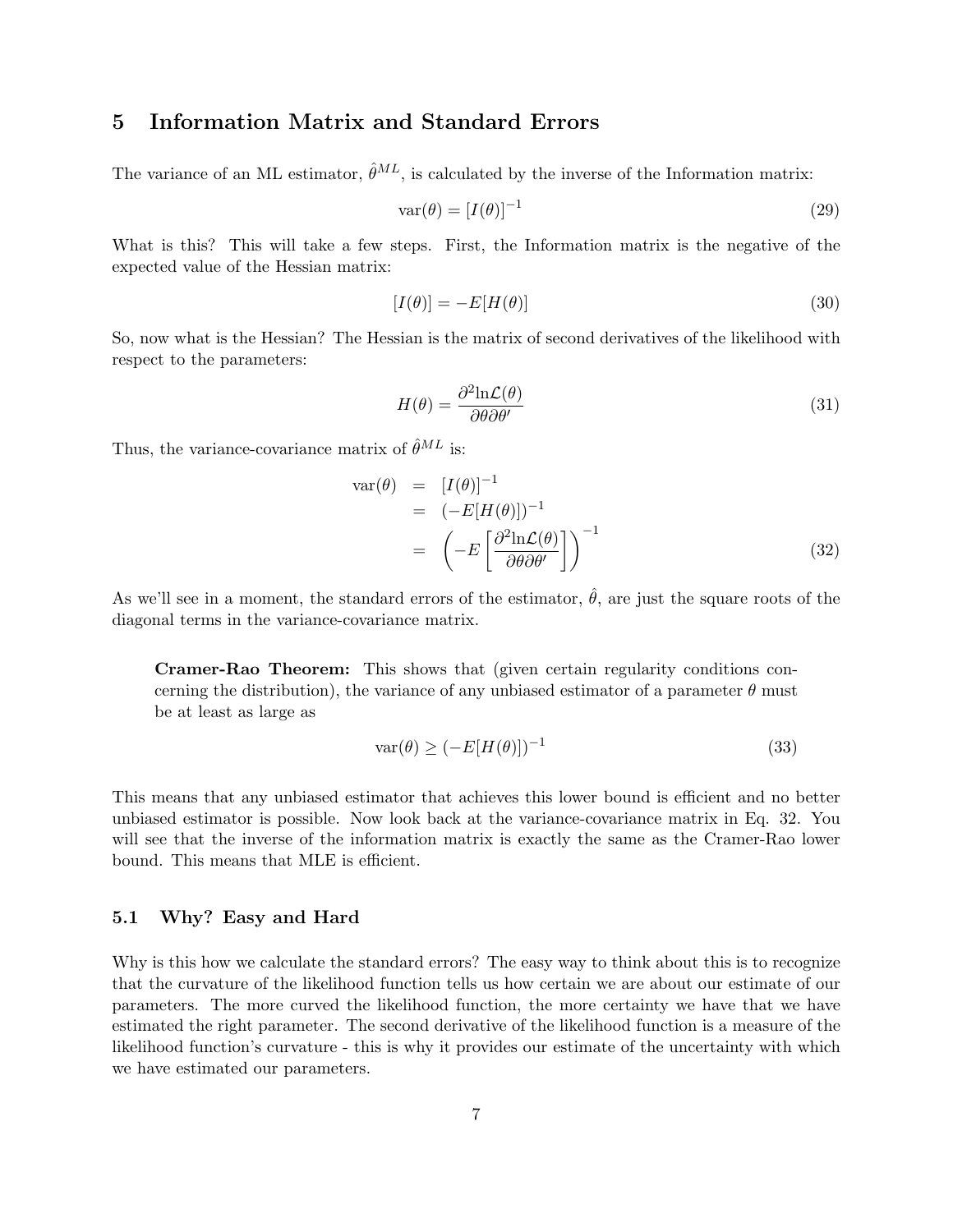The hard, but correct, way to think about this is the following. If we took a linearization of the derivative of the likelihood at the maximum likelihood point,  $\theta$ , around the true value,  $\theta$ , we would have:

$$
0 = \frac{\partial \mathcal{L}}{\partial \theta} | \hat{\theta}
$$
  
=  $\frac{\partial \mathcal{L}}{\partial \theta} | \theta + \frac{\partial^2 \mathcal{L}}{\partial \theta \partial \theta'} (\hat{\theta} - \theta)$   
 $\hat{\theta} - \theta = - \left[ \frac{\partial^2 \mathcal{L}}{\partial \theta \partial \theta'} \right]^{-1} \frac{\partial \mathcal{L}}{\partial \theta}$  (34)

The variance of  $\hat{\theta}$  is just the outer product of the above.

$$
\begin{array}{rcl}\n\text{var}(\hat{\theta}) & = & E[(\hat{\theta} - \theta)(\hat{\theta} - \theta)'] \\
& = & E\left[\left[\frac{-\partial^2 \mathcal{L}}{\partial \theta \partial \theta'}\right]^{-1} \frac{\partial \mathcal{L}}{\partial \theta} \frac{\partial \mathcal{L}'}{\partial \theta} \left[\frac{-\partial^2 \mathcal{L}}{\partial \theta \partial \theta'}\right]^{-1}\right]\n\end{array} \tag{35}
$$

The score is the gradient of the likelihood  $(\frac{\partial \mathcal{L}}{\partial \theta})$ . If the model is correctly specified, then the expectation of the outer product of the scores (the middle bit) is equal to the information matrix. As a result, we can rewrite Eq. 35 as

$$
\text{var}(\hat{\theta}) = E\left[\left(\frac{-\partial^2 \mathcal{L}}{\partial \theta \partial \theta'}\right)^{-1} \frac{-\partial^2 \mathcal{L}}{\partial \theta \partial \theta'} \left[\frac{-\partial^2 \mathcal{L}}{\partial \theta \partial \theta'}\right]^{-1}\right]
$$

$$
= \left(-E\left[\frac{-\partial^2 \mathcal{L}}{\partial \theta \partial \theta'}\right]\right)^{-1} \tag{36}
$$

As you can see, this is the negative of the inverse of the information matrix. We can read off the standard errors of  $\hat{\theta}$  from the square roots of the diagonal elements of this matrix. Note that these are only correct asymptotically and are hard to calculate in finite samples [we'll return to this a little later in the notes].

## 5.2 Robust Standard Errors

If the model is not well-specified but the mean function is correctly specified and the variance function is not horribly specified, then maximum likelihood is asymptotically normal with the following variance-covariance matrix

$$
\text{var}(\hat{\theta}) = I^{-1} \frac{\partial \mathcal{L}}{\partial \theta} \frac{\partial \mathcal{L}'}{\partial \theta} I^{-1}
$$
\n(37)

This is the variance-covariance matrix that provides what we call robust variances from Eq. 35. This is the maximum likelihood analogue of White's consistent standard errors.

## 6 Properties of ML Estimators

If a minimum variance unbiased estimator exists, then the MLE estimator will be it.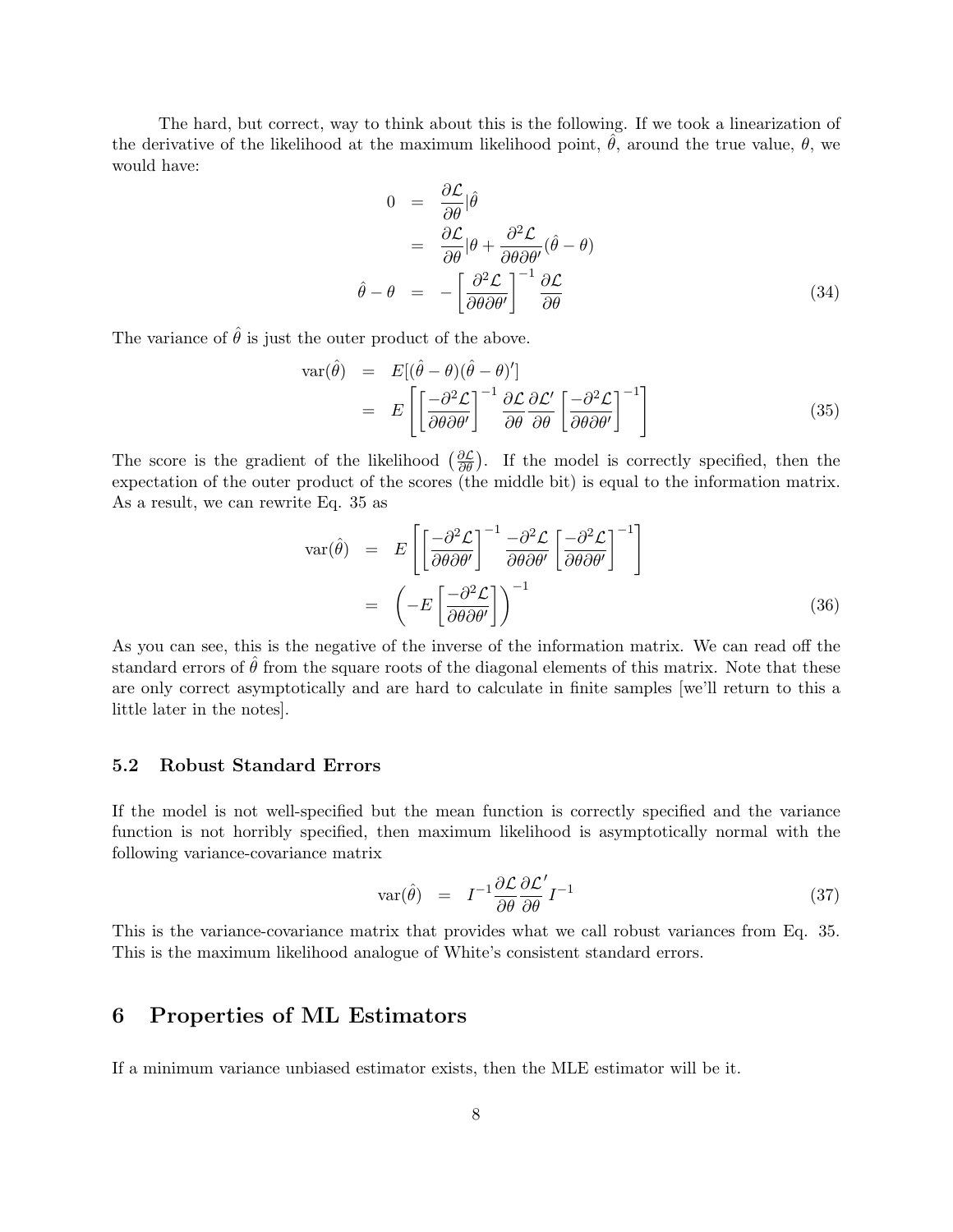## 6.1 Large Sample Properties

- Consistent: plim  $\hat{\theta}^{ML} = \theta$
- Asymptotically normal  $\hat{\theta}^{ML} \stackrel{a}{\sim} N[\theta, \{I(\theta)\}^{-1}]$
- Variance-Covariance is the Rao-Cramer lower bound (if the model is well-specified) efficient
- Invariance: If  $\theta^{ML}$  is the ML estimator of  $\theta$ , then  $\gamma^{ML} = q(\theta^{ML})$  is the maximum likelihood estimator of  $\gamma = g(\theta)$ . This means that rather than estimating a parameter  $\theta$ , we can instead estimate some function of it,  $q(\theta)$ . We can then recover an estimate of  $\theta$  (that is,  $\hat{\theta}$ ) from  $q(\theta)$ .

Thus, ML is best asymptotically normal.

## 6.2 Small Sample Properties

We don't know much about MLE's small sample properties. In general, though, if there is a good small sample estimator, it will look like maximum likelihood. Note that maximum likelihood may not be unbiased in small samples.

## 6.3 An Aside on Bootstrapping

As noted above, all standard errors in MLE are asymptotic. You probably should not use MLE when your sample is small (maybe less than 100). However, if your sample is small and you still use MLE, you should at least try to deal with the fact that your standard errors are not estimated correctly. One way to do this is 'bootstrapping'. A bootstrap provides a way to perform a statistical inference by resampling from the sample.<sup>6</sup>

The idea is relatively simple. Suppose we wanted to obtain a bootstrap estimate of the standard error of an estimator  $\hat{\theta}$ . Suppose we had 400 random samples from the population. From these, we could get 400 different estimates of  $\hat{\theta}$  and let the standard error of  $\hat{\theta}$  be the standard deviation of these 400 estimates.

The problem is that we normally have only one sample from the population available. The bootstrap procedure essentially generates multiple samples by resampling from the current sample. In effect, our current sample is viewed as the population and we obtain multiple samples from this population by resampling (obviously with replacement since we would only have one sample if we didn't do this). Given the 400 bootstrap resamples, we can obtain 400 estimates and then estimate the standard error of  $\hat{\theta}$  by the standard deviation of these 400 estimates.

<sup>&</sup>lt;sup>6</sup>The most common use of the bootstrap is to provide standard error estimates when analytical expressions are complicated. You can then use these standard errors to construct confidence intervals and test statistics.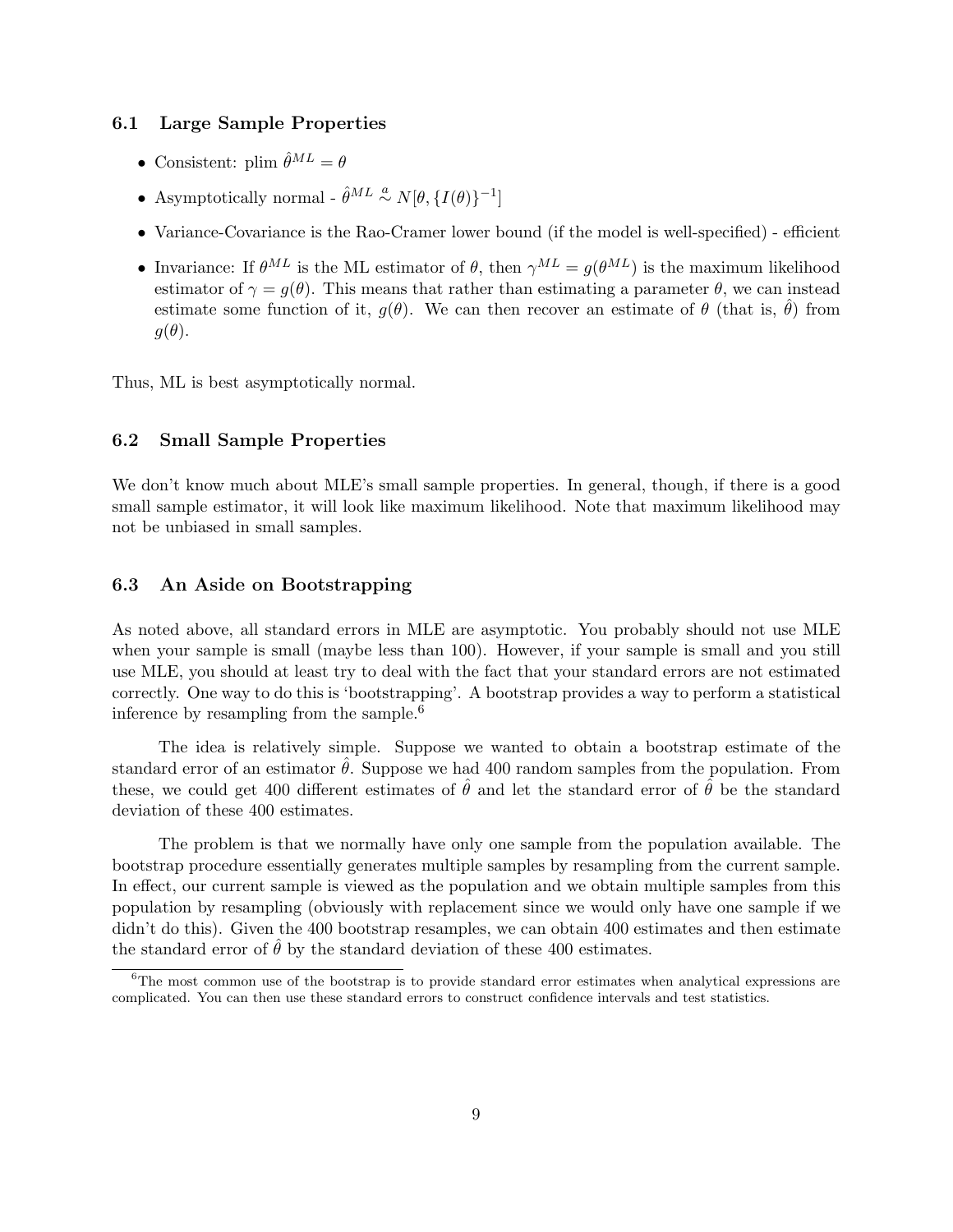To be more specific, let  $\hat{\theta}_1^*, \ldots, \hat{\theta}_B^*$  denote the estimates, where  $B = 400$  in this case. Then the bootstrap estimate of the variance of  $\hat{\theta}$  is:

$$
\widehat{\text{var}}_{\text{boot}}(\hat{\theta}) = \frac{1}{B - 1} \sum_{b=1}^{B} (\hat{\theta}_b^* - \overline{\hat{\theta}^*})^2
$$
\n(38)

where  $\hat{\theta^*} = \frac{1}{B}$ B  $\bigtriangledown B$  $B_{b=1}^B \hat{\theta}_b^*$  is the average of the B bootstrap estimates. The square root of  $\widehat{\text{var}}_{\text{boot}}(\hat{\theta})$ is called the bootstrap standard error of  $\hat{\theta}$ .<sup>7</sup> The bootstrap standard errors may well give a more accurate assessment of the variance of the parameter estimates.

The STATA command to obtain bootstrap standard errors is:

### probit Y X, vce(boot, reps(400) seed(10101))

where  $r\text{eps}(400)$  says to use 400 bootstrap resamples and seed $(10101)$  sets the seed to enable replication. You will get the same output as before except now the standard errors and test statistics are based on the bootstrap standard errors.

If you want to obtain clustered bootstraps, the command is:

#### probit Y X, vce(boot, cluster(Z) reps(400) seed(10101))

It is possible to obtain different bootstrap confidence intervals. The STATA commands shown above will give you what is called a "normal-based" (N) 95% confidence intervals for  $\theta$  that equal

$$
[\hat{\theta} - 1.96 \times \text{se}_{\text{boot}}(\hat{\theta}), \hat{\theta} + 1.96 \times \text{se}_{\text{boot}}(\hat{\theta})]
$$
\n(39)

and is a standard Wald asymptotic confidence interval. However, you can obtain alternative confidence intervals.

The percentile (P) method uses the relevant percentiles of the empirical distribution of the B bootstrap estimates  $\hat{\theta}_1^*, \ldots, \hat{\theta}_B^*$ . Thus, a percentile 95% confidence interval is  $(\hat{\theta}_{0.025}^*, \hat{\theta}_{0.975}^*)$ . This confidence interval is asymmetric around  $\hat{\theta}$  and is generally considered a better approximation than the normal-based confidence interval.

Two alternative confidence intervals are the bias-corrected (BC) confidence interval, which is a modification of the percentile method that incorporates a bootstrap estimate of the finite-sample bias in  $\hat{\theta}$ , and the BC accelerated (BCa) confidence interval, which is an adjustment of the BC method that allows the asymptotic variance of  $\hat{\theta}$  to vary with  $\theta$ .

In general, you are probably fine using the N or P method for calculating confidence intervals. To see all of the confidence intervals in STATA, type:

#### quietly probit Y X, vce(boot, reps(400) seed(10101))

#### estat bootstrap, all

<sup>&</sup>lt;sup>7</sup>It is important to note that the bootstrap procedure that has just been outlined assumes independence of observations or of clusters of observations. This allows for dependence via clustering, so long as observations are combined into clusters that are independent and the bootstrap is over the clusters.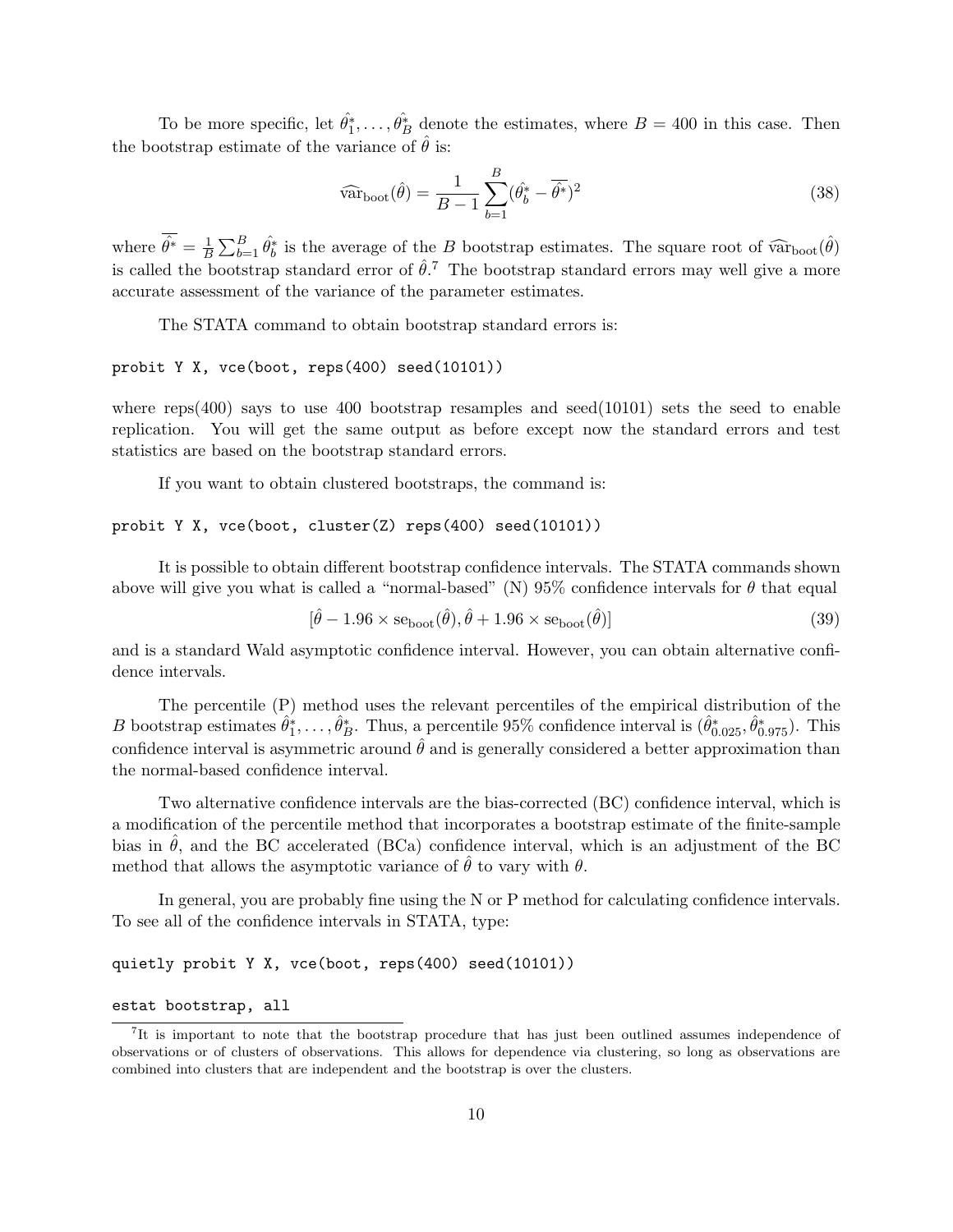# 7 OLS Example

Let's work our way through a more complicated example for the normal distribution.

## 7.1 Finding the Log-Likelihood

As we saw earlier, the normal distribution is written as:

$$
y_i \sim N(\mu_i, \sigma^2 I) = \frac{1}{\sqrt{2\pi\sigma^2}} e^{-\frac{(y_i - \mu_i)^2}{2\sigma^2}}
$$
(40)

where  $\mu_i = x_i \beta$ . This can be rewritten as:

$$
y_i \sim N(\mu_i, \sigma^2 I) = \frac{1}{\sqrt{2\pi\sigma^2}} e^{-\frac{(y_i - x_i\beta)^2}{2\sigma^2}}
$$
(41)

Thus, the likelihood for a single observation is:

$$
\mathcal{L}(y_i|x,\beta,\sigma^2) = \frac{1}{\sqrt{2\pi\sigma^2}}e^{-\frac{(y_i - x_i\beta)^2}{2\sigma^2}}\tag{42}
$$

It follows that the likelihood for the whole sample is:

$$
\mathcal{L}(y|x,\beta,\sigma^2) = \prod_{i=1}^{N} \frac{1}{\sqrt{2\pi\sigma^2}} e^{-\frac{(y_i - x_i\beta)^2}{2\sigma^2}}
$$
(43)

In matrix form the likelihood is:

$$
\frac{1}{(\sqrt{2\pi\sigma^2})^N} e^{-\frac{1}{2\sigma^2}(y-X\beta)'(y-X\beta)} \tag{44}
$$

Now taking logs, the log-likelihood is:

$$
\ln \mathcal{L}(y|x, \beta, \sigma^2) = \sum_{i=1}^{N} \ln \left( \frac{1}{\sqrt{2\pi\sigma^2}} e^{-\frac{(y_i - x_i\beta)^2}{2\sigma^2}} \right)
$$
  
= 
$$
-\frac{N}{2} \ln(2\pi) - \frac{N}{2} \ln(\sigma^2) - \frac{1}{2} \sum_{i=1}^{N} \left[ \frac{(y_i - x_i\beta)^2}{\sigma^2} \right]
$$
(45)

In matrix form, the log likelihood is:

$$
\ln \mathcal{L} = \frac{-N}{2} \ln(2\pi) - \frac{N}{2} \ln(\sigma^2) - \frac{1}{2\sigma^2} (y - X\beta)'(y - X\beta)
$$
 (46)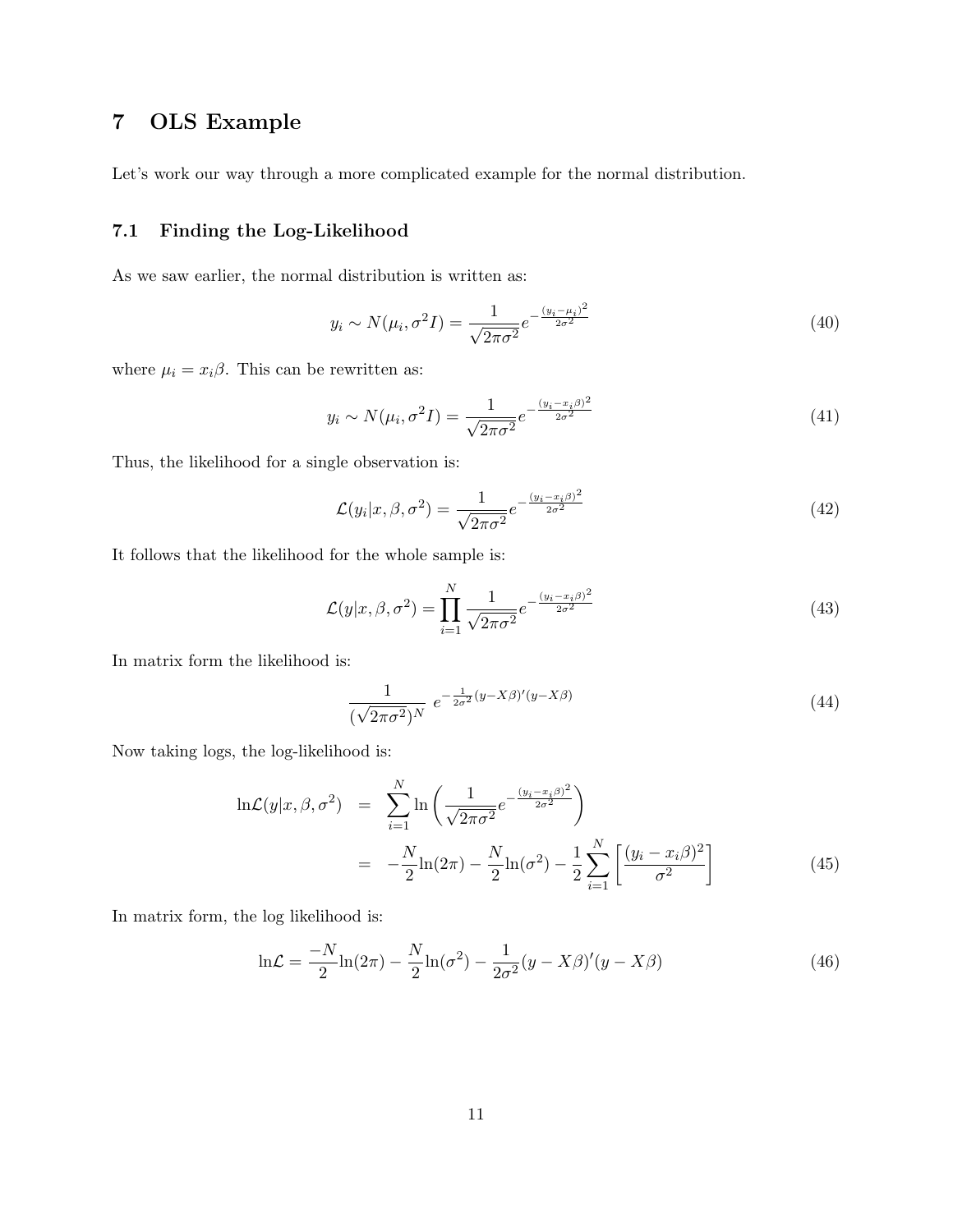## 7.2 Finding the ML Estimator

In this particular case, we can find a closed form solution for the parameters  $(\beta, \sigma^2)$ . Let's start by using the sample log-likelihood in matrix form:

$$
\ln \mathcal{L}(y|X,\beta,\sigma^2) = -\frac{N}{2}\ln(2\pi) - \frac{N}{2}\ln(\sigma^2) - \frac{1}{2}\left[\frac{(y-X\beta)'(y-X\beta)}{\sigma^2}\right]
$$
(47)

where y is an  $N \times 1$  vector and X is an  $N \times k$  matrix. By expanding the numerator of the last term and moving the scalar  $\sigma^2$  outside, we have:

$$
\ln \mathcal{L}(y|X,\beta,\sigma^2) = -\frac{N}{2}\ln(2\pi) - \frac{N}{2}\ln(\sigma^2) - \frac{1}{2\sigma^2}[y'y - 2y'X\beta + \beta'X'X\beta]
$$
(48)

To find the gradient vector, we need to take the derivative of  $\ln \mathcal{L}$  with respect to  $\beta$  and  $\sigma^2$ . Let's start by taking the derivative of Eq. 48 with respect to  $\beta$ .

$$
\frac{\partial \ln \mathcal{L}}{\partial \beta} = -\frac{1}{2\sigma^2} \left[ \frac{\partial [y'y - 2y'X\beta + \beta'X'X\beta]}{\partial \beta} \right]
$$
  
\n
$$
= -\frac{1}{2\sigma^2} [-2X'y + 2X'X\beta]
$$
  
\n
$$
= \frac{1}{2\sigma^2} [2X'y - 2X'X\beta]
$$
  
\n
$$
= \frac{1}{\sigma^2} [X'y - X'X\beta]
$$
 (49)

We now set this equal to zero:

$$
\frac{1}{\sigma^2} [X'y - X'X\beta] = 0
$$
  

$$
X'X\beta = X'y
$$
  

$$
\hat{\beta} = (X'X)^{-1}X'y
$$
 (50)

This is the familiar formula for an OLS coefficient vector. As you can see, OLS and ML give the same estimator for the coefficients.

Second, we take the derivative of Eq. 48 with respect to  $\sigma^2$ .

$$
\frac{\partial \ln \mathcal{L}}{\partial \sigma^2} = -\frac{N}{2\sigma^2} + \frac{1}{2\sigma^4} [(y - X\beta)'(y - X\beta)] \tag{51}
$$

We now set this equal to zero:

$$
-\frac{N}{2\sigma^2} + \frac{1}{2\sigma^4} [(y - X\beta)'(y - X\beta)] = 0
$$
  

$$
\frac{1}{2\sigma^4} [(y - X\beta)'(y - X\beta)] = \frac{N}{2\sigma^2}
$$
  

$$
\frac{1}{\sigma^2} [(y - X\beta)'(y - X\beta)] = N
$$
 (52)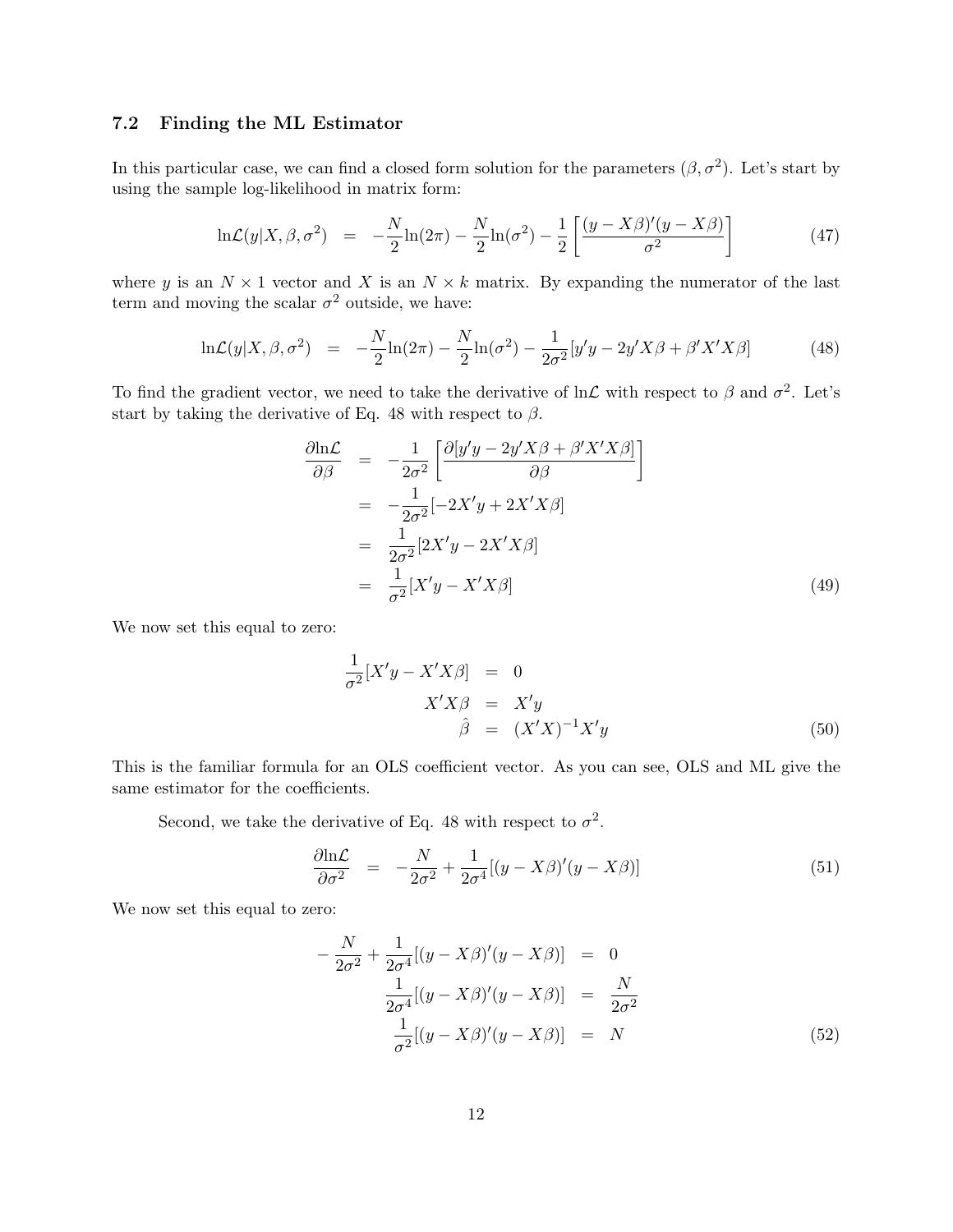Since we have already solved for  $\hat{\beta}$ , we can solve for  $\sigma^2$  by replacing  $\beta$  with its estimate:

$$
\frac{1}{\sigma^2}[(y - X\hat{\beta})'(y - X\hat{\beta})] = N
$$

$$
\frac{1}{\sigma^2}[(y - \hat{y})'(y - \hat{y})] = N
$$

$$
\frac{1}{\sigma^2}[e'e] = N
$$

$$
\hat{\sigma^2} = \frac{e'e}{N}
$$
(53)

Recall that the OLS estimate, which is unbiased, of  $\hat{\sigma}^2 = \frac{e^{\prime}e}{N-1}$  $\frac{e'e}{N-K}$ . Thus, the OLS and ML estimator of  $\sigma^2$  are different. Specifically, the MLE estimate is biased downwards in small samples. However, it is relatively easy to see that the OLS and ML estimators are asymptotically equivalent i.e. they converge as N goes to infinity.

Gradient Vector: This is the vector that contains the first derivative of the log-likelihood function with respect to our parameters. Thus, the gradient vector from the OLS example is the following

$$
G = \frac{\partial \ln \mathcal{L}}{\partial \theta} = \begin{bmatrix} \frac{\partial \ln \mathcal{L}}{\partial \beta} \\ \frac{\partial \ln \mathcal{L}}{\partial \sigma^2} \end{bmatrix} = \begin{bmatrix} \frac{X'(y - X\beta)}{\sigma^2} \\ -\frac{N}{2\sigma^2} + \frac{(y - X\beta)'(y - X\beta)}{2\sigma^4} \end{bmatrix} = \begin{bmatrix} \beta_0 \\ \beta_1 \\ \vdots \\ \beta_k \\ \sigma^2 \end{bmatrix}
$$
(54)

## 7.3 Finding the Variance-Covariance Matrix

Recall that variance-covariance matrix is:

$$
[I(\theta)]^{-1} = (-E[H(\theta)])^{-1}
$$
\n(55)

Thus, the first thing we do is find the Hessian, the matrix of second derivatives with respect to our parameters.

We start with the gradient vector:

$$
\frac{\partial \ln \mathcal{L}}{\partial \theta} = \begin{bmatrix} \frac{X'(y - X\beta)}{\sigma^2} \\ -\frac{N}{2\sigma^2} + \frac{(y - X\beta)'(y - X\beta)}{2\sigma^4} \end{bmatrix}
$$
(56)

We now need to take the derivative of each element of the gradient vector with respect to  $\beta$ and with respect to  $\sigma^2$ . Let's start with  $\beta$ .

$$
\frac{\partial^2 \text{ln}\mathcal{L}}{\partial \beta \partial \beta'} = \frac{\partial \left[ \frac{X'(y - X\beta)}{\sigma^2} \right]}{\partial \beta} = \frac{\partial \left[ \frac{X'y - X'X\beta}{\sigma^2} \right]}{\partial \beta} = -\frac{X'X}{\sigma^2}
$$
(57)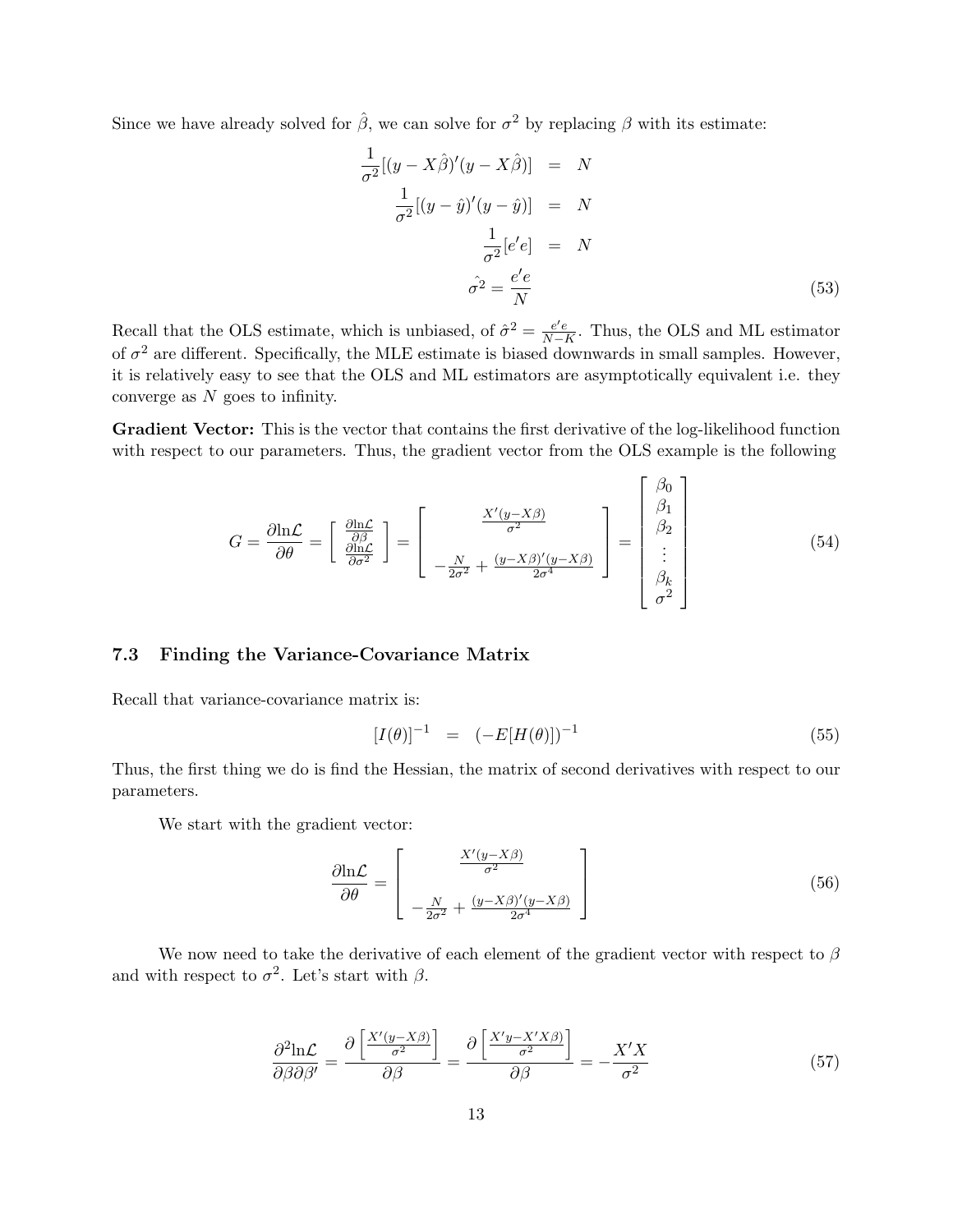$$
\frac{\partial^2 \text{ln}\mathcal{L}}{\partial \beta \partial \sigma^2} = \frac{\partial \left[ \frac{X'(y - X\beta)}{\sigma^2} \right]}{\partial \sigma^2} = -\frac{X'(y - X\beta)}{\sigma^4} = -\frac{X'\epsilon}{\sigma^4} \tag{58}
$$

since  $\epsilon = y - X\beta$ .

$$
\frac{\partial^2 \text{ln}\mathcal{L}}{\partial \sigma^2 \partial \beta'} = \frac{\partial \left[ -\frac{N}{2\sigma^2} + \frac{1}{2\sigma^4} (y'y - 2y'X\beta + \beta'X'X\beta) \right]}{\partial \beta}
$$

$$
= \frac{-2y'X + 2\beta'X'X}{2\sigma^4}
$$

$$
= \frac{-y'X + \beta'X'X}{\sigma^4} = -\frac{1}{\sigma^4} (y' - \beta'X')X = -\frac{\epsilon'X}{\sigma^4}
$$
(59)

since  $\epsilon = y - X\beta$  and  $\epsilon' = y' - \beta'X'$ .

$$
\frac{\partial^2 \ln \mathcal{L}}{\partial \sigma^2 \partial \sigma^{2'}} = \frac{\partial \left[ -\frac{N}{2\sigma^2} + \frac{1}{2\sigma^4} [(y - X\beta)'(y - X\beta)] \right]}{\partial \sigma^2}
$$

$$
= \frac{N}{2\sigma^4} - \frac{(y - X\beta)'(y - X\beta)}{\sigma^6}
$$

$$
= \frac{N}{2\sigma^4} - \frac{\epsilon'\epsilon}{\sigma^6}
$$
(60)

Thus, the Hessian matrix from the OLS example is the following:

$$
H = \frac{\partial \ln \mathcal{L}}{\partial \theta \partial \theta'} = \begin{bmatrix} -\frac{X'X}{\sigma^2} & -\frac{X'\epsilon}{\sigma^4} \\ -\frac{\epsilon'X}{\sigma^4} & \frac{N}{2\sigma^4} - \frac{\epsilon'\epsilon}{\sigma^6} \end{bmatrix}
$$
(61)

Now we need to take the expectation of the Hessian.

$$
E[H] = E\begin{bmatrix} -\frac{X'X}{\sigma^2} & -\frac{X'\epsilon}{\sigma^4} \\ -\frac{\epsilon'X}{\sigma^4} & \frac{N}{2\sigma^4} - \frac{\epsilon'\epsilon}{\sigma^6} \end{bmatrix} = \begin{bmatrix} E\left[-\frac{X'X}{\sigma^2}\right] & E\left[-\frac{X'\epsilon}{\sigma^4}\right] \\ E\left[-\frac{\epsilon'X}{\sigma^4}\right] & E\left[\frac{N}{2\sigma^4} - \frac{\epsilon'\epsilon}{\sigma^6}\right] \end{bmatrix}
$$
(62)

Since one of the Gauss-Markov assumptions state that  $X' \epsilon = 0$  (disturbances are not correlated with the explanatory variables  $X$ ), we know that the expectation of the elements on the off diagonal of the Hessian are zero i.e.

$$
E\left[-\frac{X'\epsilon}{\sigma^4}\right] = 0\tag{63}
$$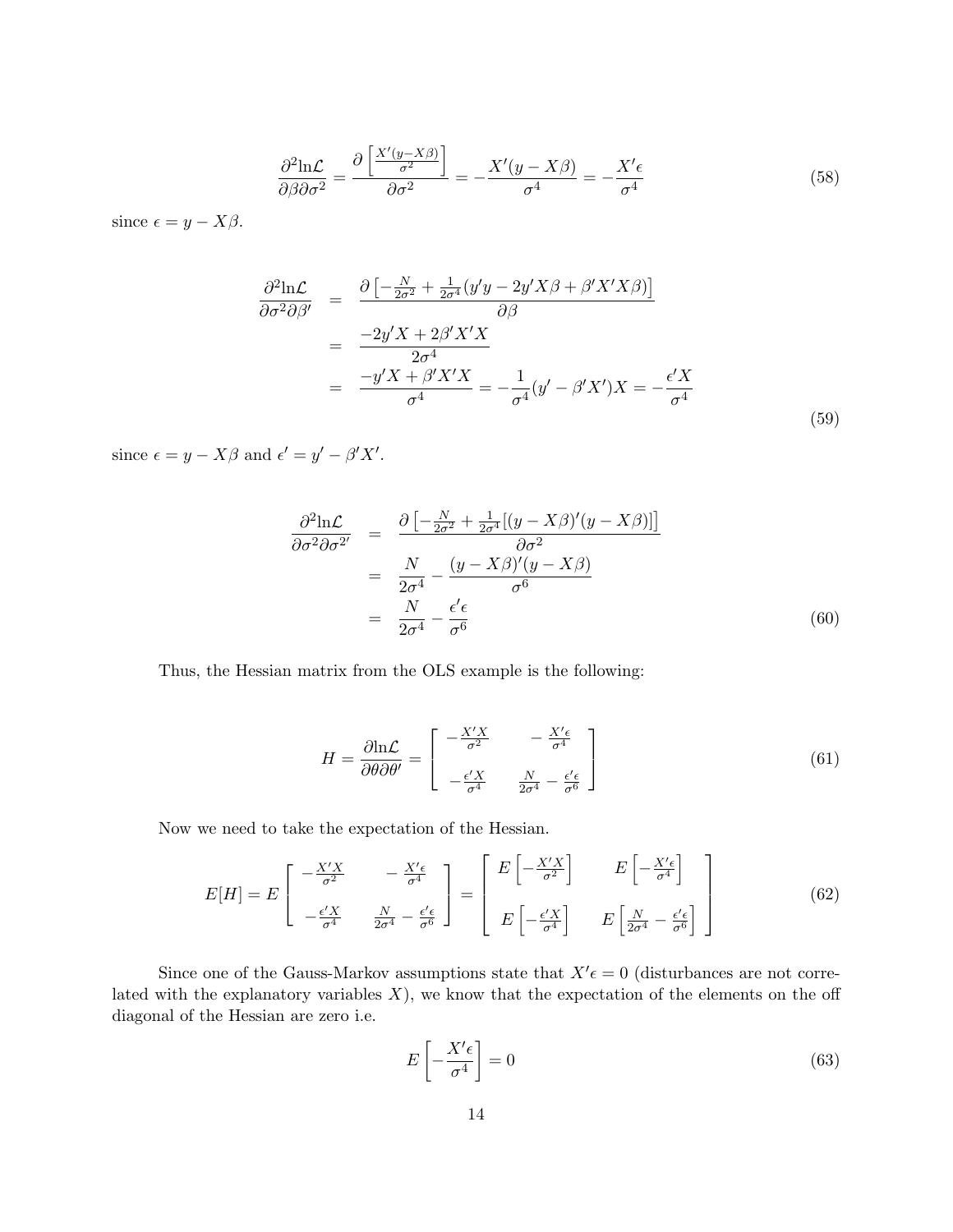and

$$
E\left[-\frac{\epsilon'X}{\sigma^4}\right] = 0\tag{64}
$$

We know that:

$$
E\left[-\frac{X'X}{\sigma^2}\right] = -\frac{X'X}{\sigma^2} \tag{65}
$$

because the expectation of a constant is just the constant. Finally, we know that:

$$
E\left[\frac{N}{2\sigma^4} - \frac{\epsilon'\epsilon}{\sigma^6}\right] = E\left[\frac{N}{2\sigma^4}\right] - E\left[\frac{\epsilon'\epsilon}{\sigma^6}\right]
$$

$$
= \frac{N}{2\sigma^4} - \frac{N\sigma^2}{\sigma^6}
$$

$$
= -\frac{N}{2\sigma^4}
$$
(66)

because  $\frac{N}{2\sigma^4}$  is a constant and because  $E[\epsilon'\epsilon] = N\sigma^2$  by assumption. Thus, the expectation of the Hessian is:

$$
E[H] = \begin{bmatrix} -\frac{X'X}{\sigma^2} & 0\\ 0 & -\frac{N}{2\sigma^4} \end{bmatrix}
$$
 (67)

The Information matrix is the negative of the expectation of the Hessian. Thus,

$$
I[\theta] = -E[H(\theta)] = -\begin{bmatrix} -\frac{X'X}{\sigma^2} & 0\\ 0 & -\frac{N}{2\sigma^4} \end{bmatrix} = \begin{bmatrix} \frac{X'X}{\sigma^2} & 0\\ 0 & \frac{N}{2\sigma^4} \end{bmatrix}
$$
(68)

Finally, the variance-covariance matrix is the inverse of the Information matrix.<sup>8</sup> Thus, we have:

$$
I[\theta]^{-1} = \begin{bmatrix} \sigma^2 (X'X)^{-1} & 0\\ 0 & \frac{2\sigma^4}{N} \end{bmatrix}
$$
 (69)

Some of this should look very familiar to you. The stuff in the top left  $\sigma^2(X'X)^{-1}$  is just the variance-covariance matrix of the OLS estimator,  $\hat{\beta}$ . Thus, the square root of the elements on the diagonal will give you the standard errors associated with your coefficients. The stuff in the bottom right is the variance of  $\sigma^2$ . This was not actually calculated during OLS - thus, MLE provides more information than OLS. Overall, the variance-covariance matrix of the ML estimator

<sup>8</sup>When the off diagonals of a matrix are 0, then we can find the inverse of a matrix by taking the inverse of the elements on the on-diagonal as we do here.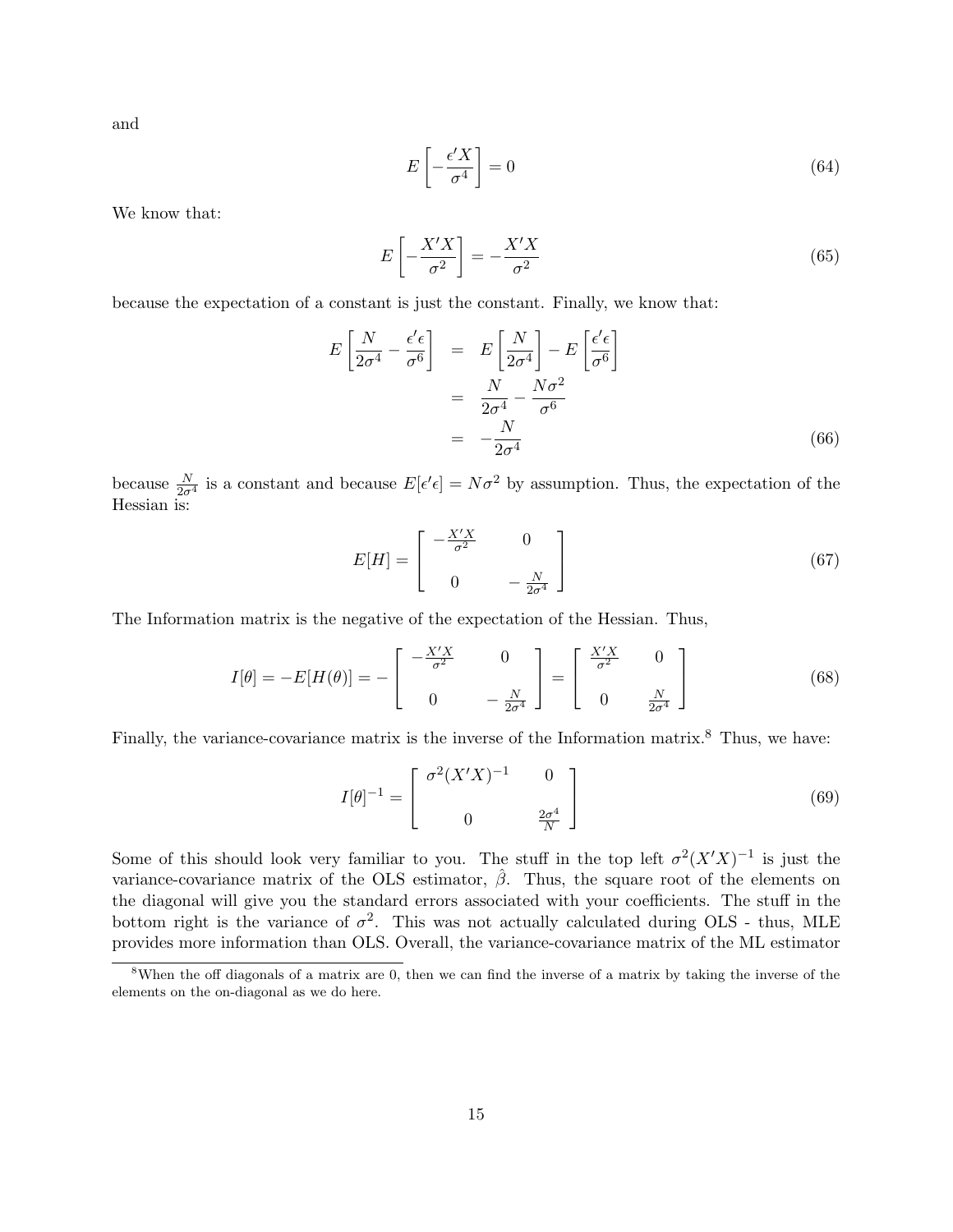looks something like the following

$$
I[\theta]^{-1} = \begin{bmatrix} \n\operatorname{var}(\hat{\beta}_1) & \operatorname{cov}(\hat{\beta}_1, \hat{\beta}_2) & \dots & \operatorname{cov}(\hat{\beta}_1, \hat{\beta}_k) & \operatorname{cov}(\hat{\beta}_1, \hat{\sigma}^2) \\
\operatorname{cov}(\hat{\beta}_2, \hat{\beta}_1) & \operatorname{var}(\hat{\beta}_2) & \dots & \operatorname{cov}(\hat{\beta}_2, \hat{\beta}_k) & \operatorname{cov}(\hat{\beta}_2, \hat{\sigma}^2) \\
\vdots & \vdots & \vdots & \vdots & \vdots \\
\operatorname{cov}(\hat{\beta}_k, \hat{\beta}_1) & \operatorname{cov}(\hat{\beta}_k, \hat{\beta}_2) & \dots & \operatorname{var}(\hat{\beta}_k) & \operatorname{cov}(\hat{\beta}_k, \hat{\sigma}^2) \\
\operatorname{cov}(\hat{\sigma}^2, \hat{\beta}_1) & \operatorname{cov}(\hat{\sigma}^2, \hat{\beta}_2) & \dots & \operatorname{cov}(\hat{\sigma}^2, \hat{\beta}_k) & \operatorname{var}(\hat{\sigma}^2)\n\end{bmatrix}
$$
(70)

$$
= \begin{bmatrix} \n\text{var}(\hat{\beta}_1) & \text{cov}(\hat{\beta}_1, \hat{\beta}_2) & \dots & \text{cov}(\hat{\beta}_1, \hat{\beta}_k) & 0 \\
\text{cov}(\hat{\beta}_2, \hat{\beta}_1) & \text{var}(\hat{\beta}_2) & \dots & \text{cov}(\hat{\beta}_2, \hat{\beta}_k) & 0 \\
\vdots & \vdots & \vdots & \vdots & \vdots \\
\text{cov}(\hat{\beta}_k, \hat{\beta}_1) & \text{cov}(\hat{\beta}_k, \hat{\beta}_2) & \dots & \text{var}(\hat{\beta}_k) & 0 \\
0 & 0 & 0 & 0 & \text{var}(\hat{\sigma}^2)\n\end{bmatrix} \tag{71}
$$

## 7.4 Recap

- We can write down the normal regression model, which we usually estimate via OLS, as an ML model. First, we write down the log-likelihood function. Second, we take derivatives with respect to the parameters. Third, we set the derivatives equal to zero. Fourth, we solve for the parameters.
- We get an estimator of the coefficient vector which is identical with that from OLS.
- The ML estimator of the variance is, however, different from the OLS estimator. The reason for the difference is that the OLS estimator of the variance is unbiased, while the ML estimator is biased but consistent. In large samples, as assumed by ML, the difference is insignificant.
- We can apply the formula for the Information matrix to get the variance-covariance matrix of the ML parameters. This gives us the familiar formula for the variance-covariance matrix of the parameters,  $\sigma^2 (X'X)^{-1}$ , and a simple if unfamiliar expression for the variance of  $\hat{\sigma}^2$ .
- Since the parameter estimates are all MLEs, they are all asymptotically normally distributed.
- The square root of the diagonal elements of the inverse of the information matrix gives us estimates of the standard errors of the parameter estimates.
- We can construct simple z-scores to test the null hypothesis concerning any individual parameter, just as in OLS, but using the normal instead of the t-distribution.
- You have now seen a fully-worked, non-trivial application of ML to a model you are familiar with.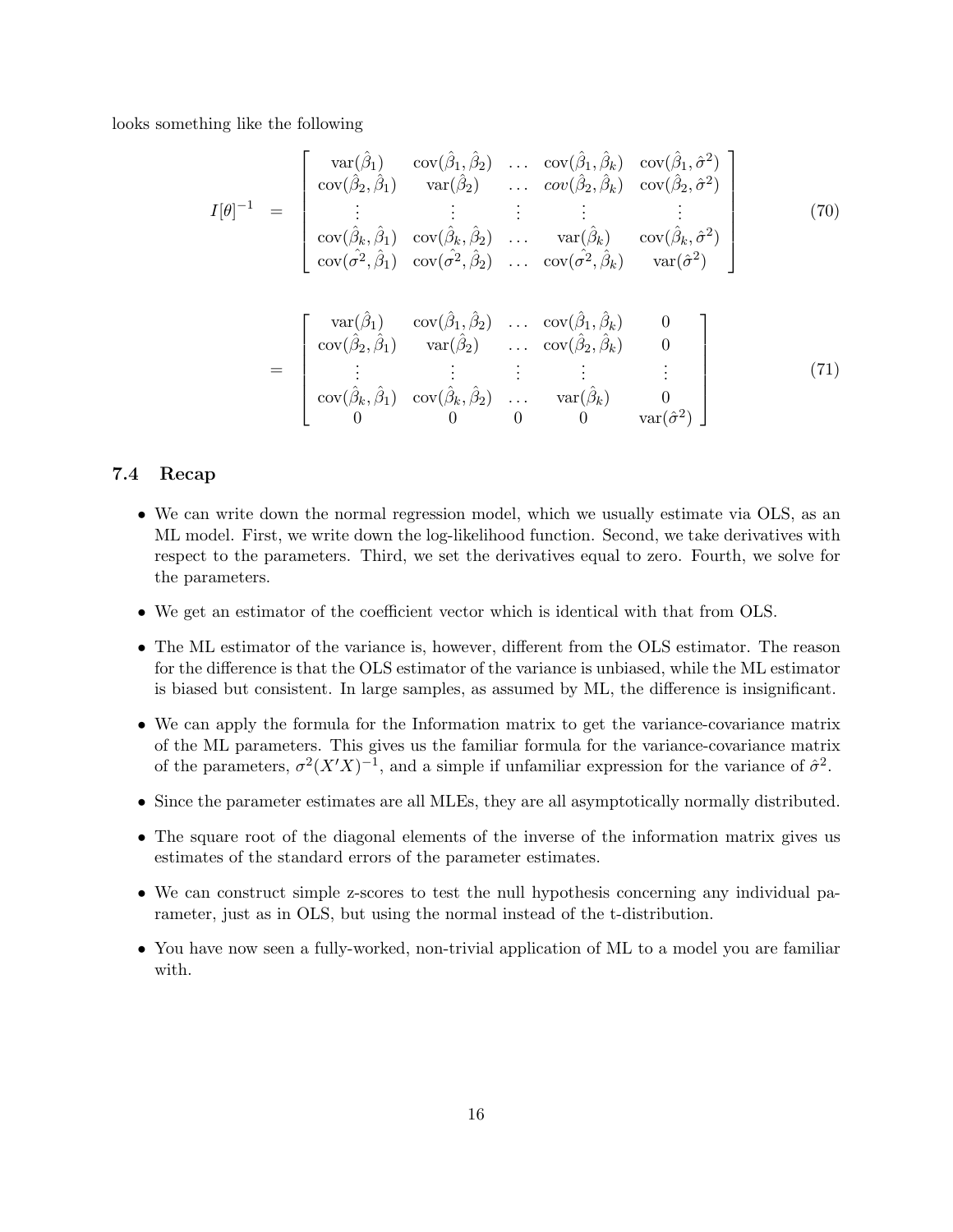## 8 Inference - Testing Hypotheses

## 8.1 Individual Parameters

Say we want to test a hypothesis about an individual parameter. We know that ML parameter estimates are asymptotically normally distributed. If we wanted to test the hypothesis  $H_0: \theta_k = \theta^*$ , then we would use:

$$
z = \frac{\hat{\theta_k} - \theta^*}{\sqrt{V(\hat{\theta})_k}} \stackrel{a}{\sim} N(0, 1) \tag{72}
$$

whree  $\theta^*$  in this case is zero. Under the assumptions justifying MLE, if  $H_0$  is true, the z is distributed asymptotically normal with mean 0 and variance 1. In other words, the test is simply the z-score test you learned in elementary statistics. You'll notice when you do OLS regression that STATA reports t-statistics, but when you switch to MLE, STATA reports z-statistics. It makes little difference, though, whether you use a t-distribution or a normal distribution. As you can see, hypothesis testing about individual coefficients is easy.

## 8.2 Three Classic Tests

There are three classic tests associated with ML estimation - Likelihood Ratio Test, Wald Test, Lagrange Multiplier Test.

To see the logic behind these tests, consider MLE of parameter  $\theta$  and a test of the hypothesis  $H_0$ :  $c(\theta) = 0$ . Look at Figure 17.2 in Greene (2003, 485).

- Likelihood Ratio Test: If the restriction  $c(\theta) = 0$  is valid, then imposing it should not lead to a large reduction in the log-likelihood function. Thus, we base the test on the 'vertical' difference,  $\lambda = \ln \mathcal{L}_U - \ln \mathcal{L}_R$ , where  $\mathcal{L}_U$  is the value of the likelihood function at the unconstrained value of  $\theta$  and  $\mathcal{L}_R$  is the value of the likelihood function at the restricted estimate. It has been shown that under the null hypothesis,  $-2\lambda$  is distributed  $\chi^2$  with degrees of freedom equal to the number of restrictions imposed. To do this test you will have to run two models and get the results.<sup>9</sup>
- Wald Test: If the restriction is valid, then  $c(\hat{\theta}_{MLE})$  should be close to zero since MLE is consistent. Thus, the test is based on  $c(\hat{\theta}_{MLE})$ . We reject the hypothesis if this value is significantly different from zero. Essentially, you estimate just the unconstrained model and then test whether the hypothesized constraints are inconsistent with this model. The test basically uses two pieces of information. First, it measures the distance  $\hat{\theta}_{MLE} - c(\hat{\theta}_{MLE})$ . The larger this distance, the less likely it is that the constraint  $(c(\hat{\theta}_{MLE}) = 0)$  is true. Second, this distance is weighted by the curvature of the log-likelihood function, which is indicated by the second derivative. The larger the second derivative, the faster the curve is changing.

<sup>&</sup>lt;sup>9</sup>Note that for the test to work, one model must be nested inside the other model i.e. the simpler model must be the bigger model with some constraints imposed.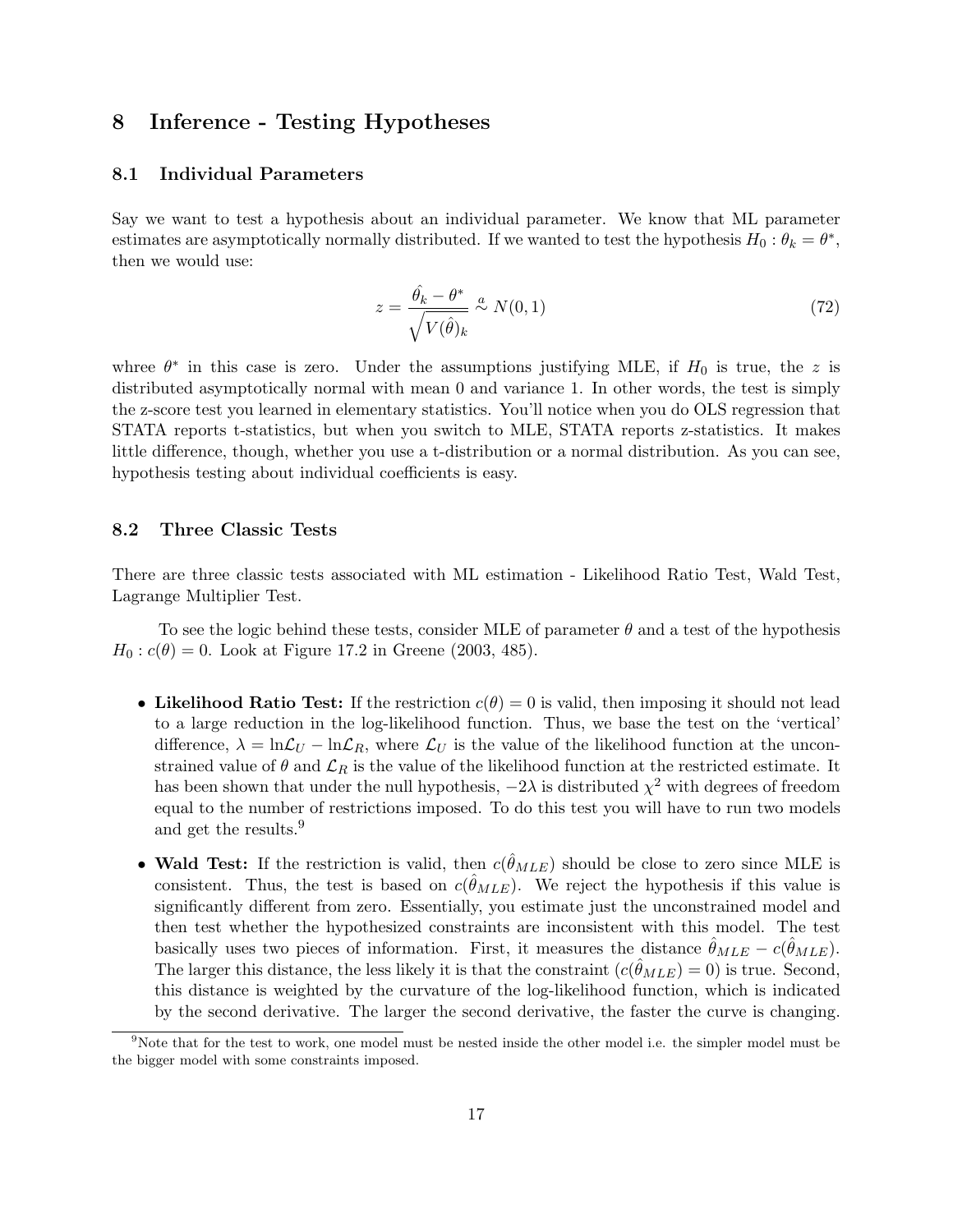If the second derivative is small, this indicates that the log-likelihood curve is relatively flat. Thus, the distance  $\hat{\theta}_{MLE} - c(\hat{\theta}_{MLE})$  will be minor relative to the sampling variation. If the curve is steeper, the same distance may be significant.

• Lagrange Multiplier Test: If the restriction is valid, then the restricted estimator should be near the point that maximizes the log-likelihood. Therefore, the slope of the log-likelihood function should be near zero at the restricted estimator. The test is based on the slope of the log-likelihood at the point where the function is maximized subject to the restriction.

The three tests are asymptotically equivalent, but may differ in small samples.

## 9 Numerical Maximization Methods

As I noted earlier, there are three different ways to employ maximum likelihood estimation: analytical, grid search, and numerical. In many cases, there is no analytical solution and grid searches are impractical. As a result, most statistical packages employ some kind of numerical maximization method. But how exactly do these methods work?<sup>10</sup>

### 9.1 Intuition

Recall that the goal of MLE is to find values of the parameters, say  $\beta$ , that maximize the (log)likelihood function. To do this, we could start with a guess of  $\hat{\beta}$  and let's call this  $\hat{\beta}_0$ . We could then adjust this guess based on the value of the (log)likelihood that it gives us. For simplicity, let's call this adjustment A. Thus, our new guess would be:

$$
\hat{\beta}_1 = \hat{\beta}_0 + A_0 \tag{73}
$$

Or, more generally,

$$
\hat{\beta}_k = \hat{\beta}_{k-1} + A_{k-1} \tag{74}
$$

Remember that we want to move the vector  $\hat{\beta}$  to the point at which the likelihood is highest. How can we do this? Well, we need to take account of the slope of the likelihood function at each guess. Intuitively, the way that we do this is by incorporating information from the gradient matrix (the matrix of first derivatives with respect to the  $\hat{\beta}$ s) that we saw earlier. If the gradient matrix is positive, then the likelihood is increasing in  $\hat{\beta}$  and so we need to increase our guess of  $\hat{\beta}$  some more. And if the gradient matrix is negative, then the likelihood is decreasing in  $\hat{\beta}$  and so we need to decrease our guess of  $\beta$ . By repeatedly doing this, we gradually climb to the top of the likelihood function. As you can imagine, as we get to the top, the gradient becomes closer and closer to zero. When the changes get sufficiently small from one iteration to the next, we simply stop, and use the estimates that got us here.

<sup>&</sup>lt;sup>10</sup>The following notes draw heavily on Zorn's excellent notes and Long  $(1997)$ .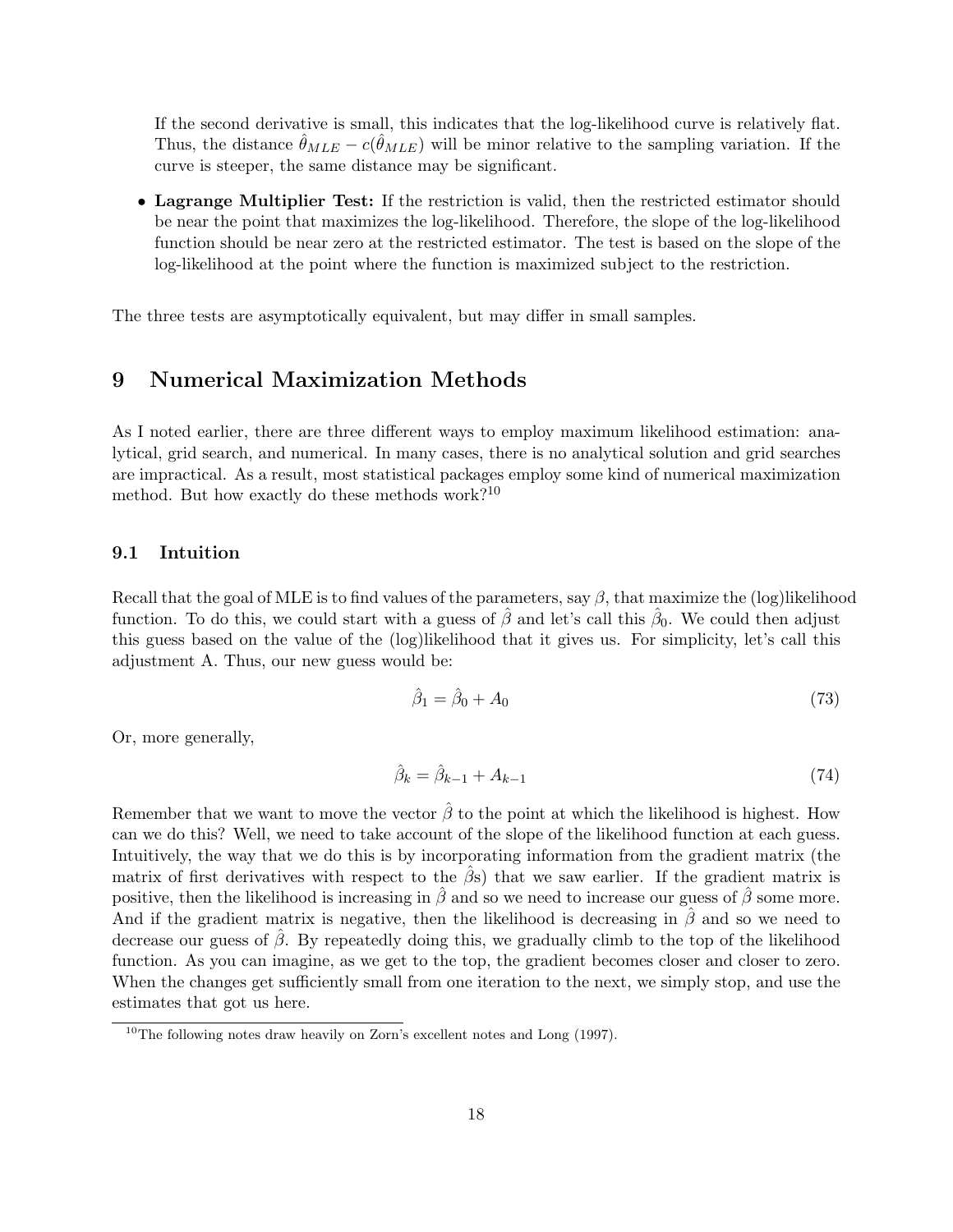### 9.2 More Detail

As we noted before, we start with a guess of  $\hat{\beta}$ , which we'll call  $\hat{\beta}_0$ . We then adjust this guess based on the slope of the likelihood function. Before, we left this adjustment vague. But the simplest way to update the parameter estimates is to specify  $A_k = \frac{\partial \ln \mathcal{L}}{\partial \beta_k}$  $\frac{\partial \ln \mathcal{L}}{\partial \beta_k}$ . This gives us:

$$
\hat{\beta}_k = \hat{\beta}_{k-1} + \frac{\partial \ln \mathcal{L}}{\partial \beta_k} \tag{75}
$$

In other words, we adjust the parameter by a factor equal to the first derivative of the log-likelihood function with respect to the parameters i.e. equal to the gradient matrix. As I noted before, if the gradient matrix is positive, then we increase  $\hat{\beta}$  more next time and if the gradient matrix is negative, then we decrease  $\hat{\beta}$  next time. This general approach is called the method of steepest ascent. Although this method is attractive, it does have one problem, which is that it doesn't consider how fast the slope is changing. As a result, we typically modify this approach.

The best way to think about this is that the matrix  $\frac{\partial \ln \mathcal{L}}{\partial \beta_k}$  is a 'direction' matrix – it tells us which direction to go in to reach the maximum. But it doesn't tell us how far to increase or decrease  $\beta$  each time. Thus, we need to generalize our approach so that we change our estimates not only in terms of their direction but also by a factor, the 'step size', determining how far we should change them:

$$
\hat{\beta}_k = \hat{\beta}_{k-1} + \lambda_{k-1} \Delta_{k-1} \tag{76}
$$

As Eq. (76) indicates, our adjustment A now has two parts:

- $\Delta$  tells us the direction we want to take a step in
- $\lambda$  tells us the amount by which we want to change our estimates

As you will have recognized, we need a way of determining how fast the slope of the likelihood is changing at that value of  $\beta$  to do this. We can get this from the second derivative of the loglikelihood function with respect to the  $\hat{\beta}$ . The second derivative tells us the rate at which the slope of the log-likelihood function is changing. If it is big, then the slope is increasing or decreasing quickly. We need to incorporate the information from the second derivative about how fast the slope is changing into our numerical maximization routine. We do this by saying that if the function is very steep (the second derivative is big), then we don't want to change the parameters very much from one iteration to the next. However, if the function is flat (the second derivative is small), then we can adjust the parameters more from one iteration to the next.

It turns out that we can actually do this in three different ways:

#### 1. The Hessian

$$
H = \frac{\partial^2 \text{ln} \mathcal{L}}{\partial \beta \partial \beta'} \tag{77}
$$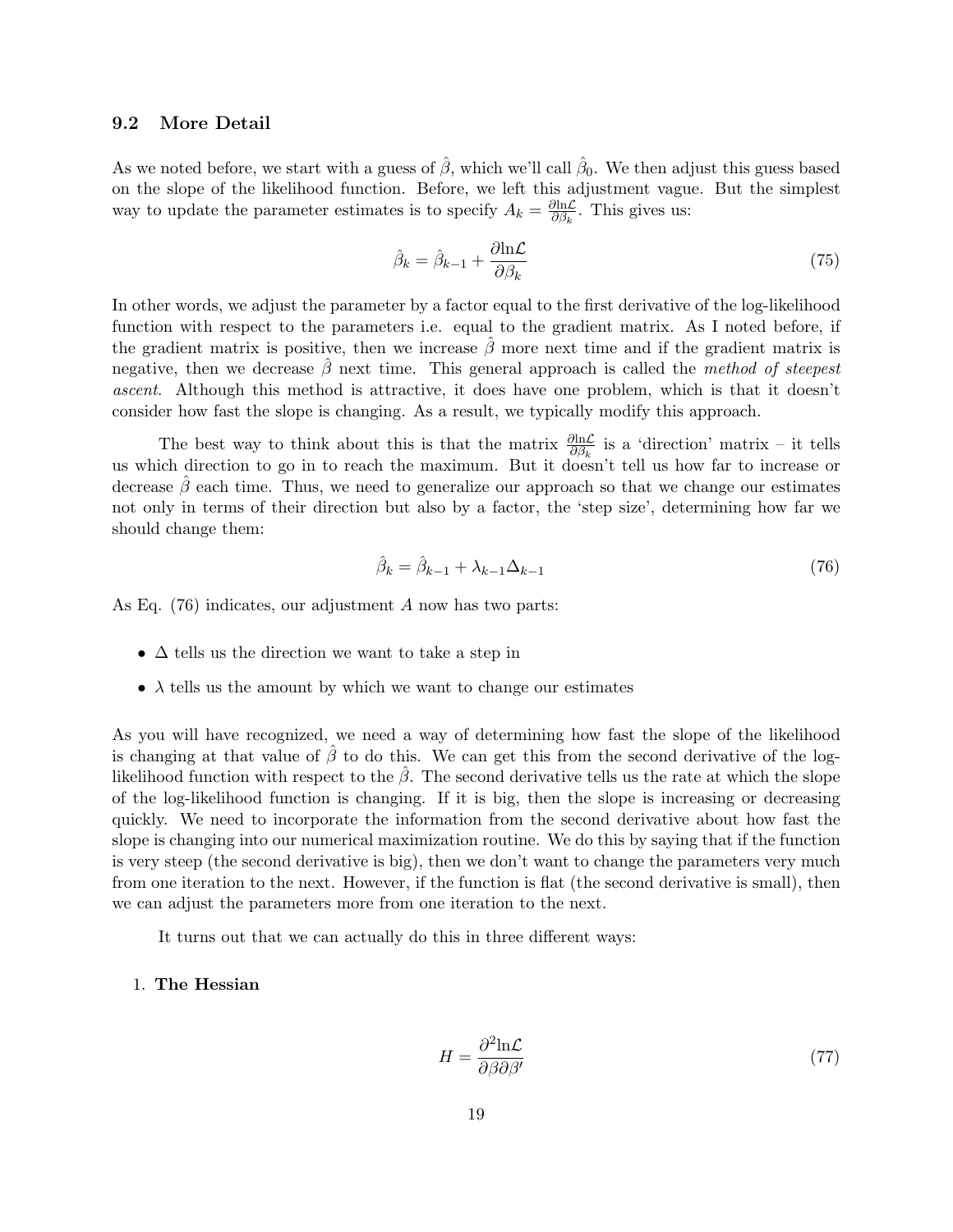As we saw earlier, this  $k \times k$  matrix contains the second derivatives along the main diagonal and the cross-partials of the elements of  $\hat{\beta}$  in the off-diagonals. Sometimes, though, figuring out the second derivatives can be hard and so two alternatives are often used.

## 2. Information Matrix

$$
I = -E \left[ \frac{\partial^2 \text{ln} \mathcal{L}}{\partial \beta \partial \beta'} \right] \tag{78}
$$

In some cases, it can be easier to compute the information matrix than the Hessian matrix.

#### 3. Outer Product Approximation to the Information Matrix

If the information matrix is also too difficult to calculate, we can use the outer product approximation of the information matrix:

$$
\sum_{i=1}^{N} \frac{\partial \text{ln}\mathcal{L}_i}{\partial \beta} \frac{\partial \text{ln}\mathcal{L}'_i}{\partial \beta} \tag{79}
$$

In other words, we sum over the 'squares' (outer products) of the first derivatives of the loglikelihoods. This has the advantage that we don't have to deal with the second derivatives at all.

Each of these options for incorporating the 'rate of change' has a maximization algorithm associated with it.

### 1. Newton-Raphson uses the (inverse of the) Hessian

$$
\hat{\beta}_k = \hat{\beta}_{k-1} - \left[ \left( \frac{\partial^2 \text{ln} \mathcal{L}}{\partial \hat{\beta}_{k-1} \partial \hat{\beta}_{k-1}'} \right)^{-1} \frac{\partial \text{ln} \mathcal{L}}{\partial \hat{\beta}_{k-1}} \right]
$$
(80)

As this illustrates, the new parameter estimates are equal to the old ones. However, they are adjusted in the direction of the first derivative (steepest ascent) and the amount of change is inversely related to the size of the second derivative.

#### 2. Method of Scoring uses the (inverse of the) information matrix

$$
\hat{\beta}_k = \hat{\beta}_{k-1} - \left[ E \left( \frac{\partial^2 \text{ln} \mathcal{L}}{\partial \hat{\beta}_{k-1} \partial \hat{\beta}_{k-1}'} \right) \right]^{-1} \frac{\partial \text{ln} \mathcal{L}}{\partial \hat{\beta}_{k-1}}
$$
(81)

3. Berndt, Hall, Hall, and Hausman (BHHH) uses the inverse of the outer product approximation to the information matrix

$$
\hat{\beta}_k = \hat{\beta}_{k-1} - \left(\sum_{i=1}^N \frac{\partial \text{ln}\mathcal{L}_i}{\partial \beta} \frac{\partial \text{ln}\mathcal{L}'_i}{\partial \beta}\right)^{-1} \frac{\partial \text{ln}\mathcal{L}}{\partial \hat{\beta}_{k-1}}
$$
(82)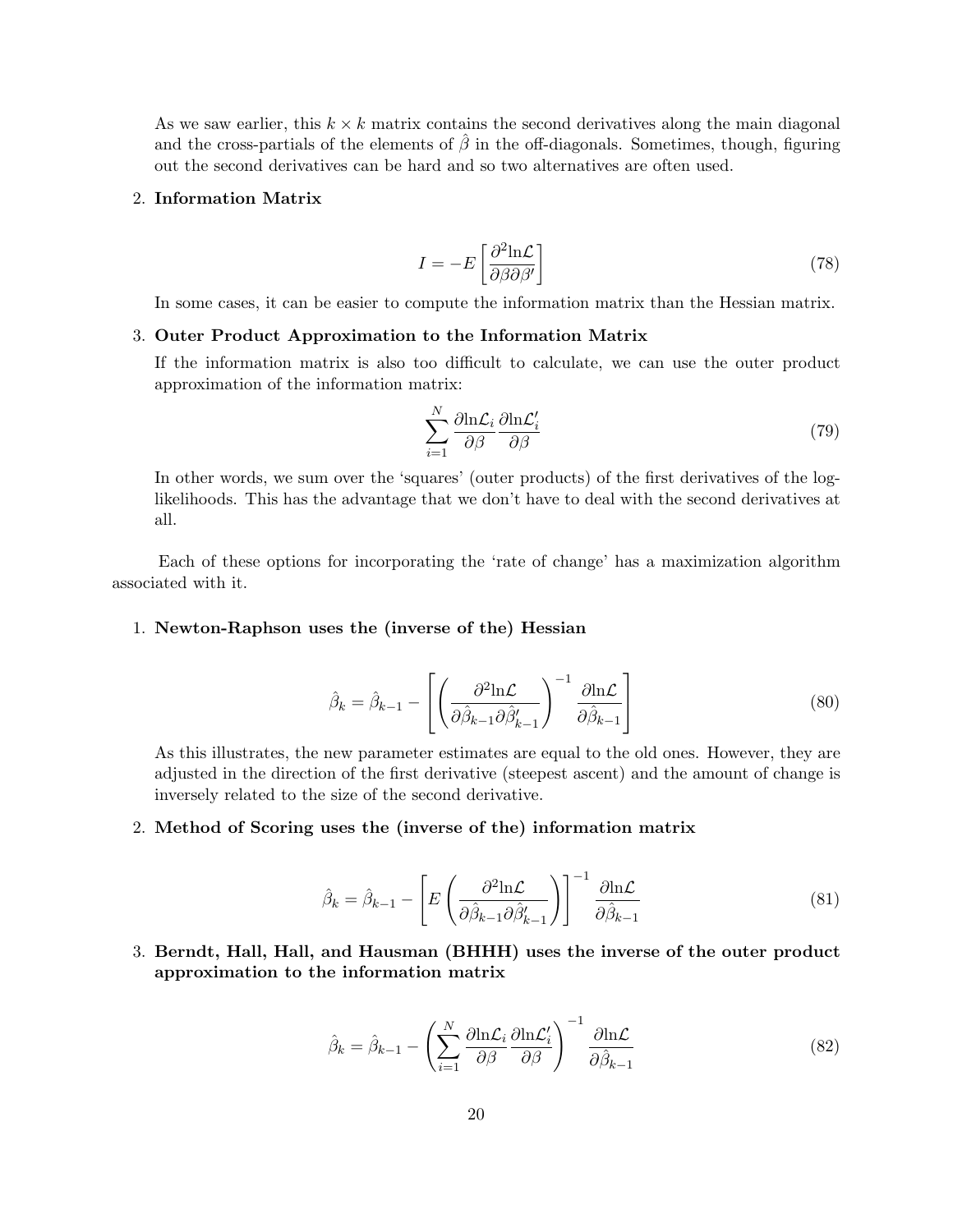As Zorn points out, there are other algorithms such as the Davidson-Fletcher-Powell (DFP) algorithm, in which the step length is chosen in a way to make the updated matrix of parameter estimates positive definite.

Newton-Raphson works pretty well and quickly for simply functions with global maxima. Newton-Raphson is the default in STATA. As a result, STATA actually calculates the gradient and Hessian at each iteration; it can be slow but is quite reliable. You might want to use the scoring method or BHHH if you have a complicated likelihood function or the data are poor (i.e. collinearity). To find out more about the maximization methods in STATA, type help maximize.

## 9.3 Potential Problem Solving

If you cannot get the model to converge or the answer you get appears wrong, then there are a number of things that you can look at:

- 1. Make sure that the model is well-specified and that the variables are constructed correctly.
- 2. Rescale the variables so that they are roughly on the same scale. It turns out that the larger the ratio between the largest standard deviation and the smallest standard deviation, the more problems you will have in numerical methods.
- 3. Choose an alternative optimization algorithm.

## 9.4 Uncertainty Revisited

Recall from earlier that, asymptotically, the variance-covariance matrix of the estimated parameters is equal to the inverse of the negative of the information matrix.

$$
\text{var}(\hat{\theta}) = E\left[\left[\frac{-\partial^2 L}{\partial \theta \partial \theta'}\right]^{-1} \frac{-\partial^2 L}{\partial \theta \partial \theta'} \left[\frac{-\partial^2 L}{\partial \theta \partial \theta'}\right]^{-1}\right]
$$

$$
= \left(-E\left[\frac{-\partial^2 \mathcal{L}}{\partial \theta \partial \theta'}\right]\right)^{-1} \tag{83}
$$

The intuition was that the second derivatives tell us something about the rate at which the slope of the likelihood function changes. If the slope is steep, we can be confident that the maximum we have reached is the 'true' maximum; that is, the variance of  $\hat{\beta}$  is small. If the slope is flat, we can't be sure of our maximum, and so the variance around our estimate will be larger.

Sometimes it can be hard to calculate Eq. (83). But as we have just seen, we can substitute the outer product approximation for this. Typically, whatever second derivative matrix a maximization method uses is also used for estimating the variance of the estimated parameters: